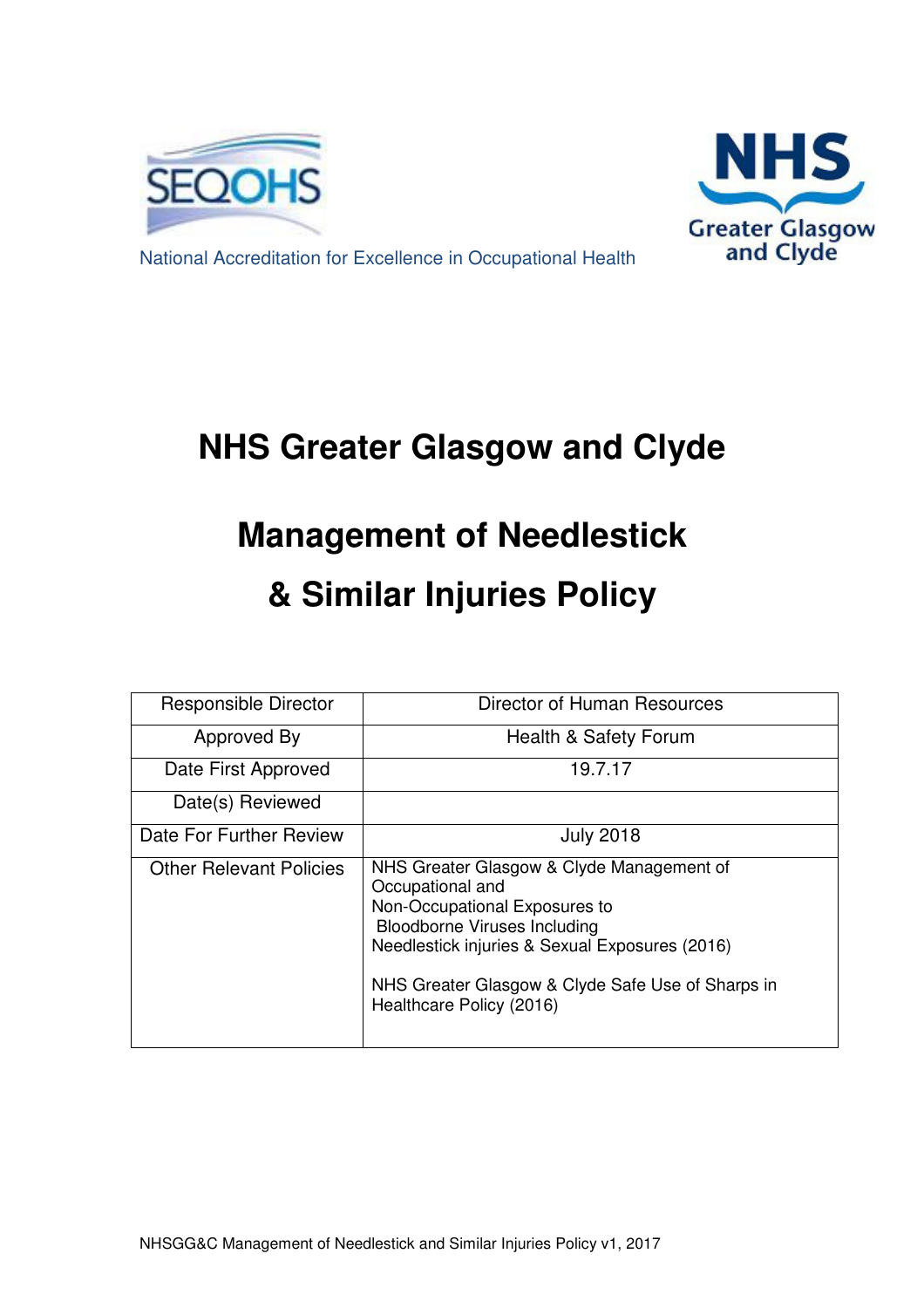# **Contents**

| 1. |                                                   | <b>Introduction</b>                                           | 4               |  |  |  |
|----|---------------------------------------------------|---------------------------------------------------------------|-----------------|--|--|--|
|    | 1.1 Background                                    |                                                               |                 |  |  |  |
|    | 1.2                                               | Aims                                                          | 5               |  |  |  |
|    | 1.3                                               | Scope                                                         | 5               |  |  |  |
|    | 1.4                                               | Roles and responsibilities Summary                            | 5               |  |  |  |
|    | 1.5                                               | <b>Definitions</b>                                            | 6               |  |  |  |
| 2. |                                                   | Risk of infection following a needlestick or similar injury   | 7               |  |  |  |
|    | 2.1                                               | Risk of infection from a known positive source.               | 7               |  |  |  |
|    | 2.2                                               | Factors associated with an increased risk of                  | 7               |  |  |  |
|    |                                                   | <b>BBV</b> transmission                                       |                 |  |  |  |
|    | 2.3                                               | Source patient risk factors for BBV infection                 | 8               |  |  |  |
| 3. | The Management of needlestick or similar injury - |                                                               |                 |  |  |  |
|    |                                                   | <b>Role Specific</b>                                          |                 |  |  |  |
|    | 3.1                                               | The injured health care worker                                | 8               |  |  |  |
|    | 3.2                                               | The Supervisor/Head of department                             | 9               |  |  |  |
|    | 3.3                                               | The nurse in charge of the source patient                     | 10              |  |  |  |
|    | 3.4                                               | The clinician undertaking the risk assessment                 | 10              |  |  |  |
|    | 3.5                                               | <b>Occupational Health</b>                                    | 11              |  |  |  |
|    | 3.6                                               | <b>Accident &amp; Emergency</b>                               | 12 <sub>2</sub> |  |  |  |
| 4. |                                                   | Establishing the BBV risk associated with the source patient. | 13              |  |  |  |
|    | 4.1                                               | Establishing the risk in a hospital setting                   | 13              |  |  |  |
|    | 4.2                                               | Consenting the source patient for BBV testing                 | 14              |  |  |  |
|    | 4.3                                               | Taking blood from the source patient for BBV testing          | 16              |  |  |  |
|    | 4.4                                               | Managing the results of source patient testing                | 17              |  |  |  |
|    | 4.5                                               | Establishing the BBV risk associated with the source          | 17              |  |  |  |
|    |                                                   | patient and BBV testing of the source patient in a community  |                 |  |  |  |
|    |                                                   | healthcare or dental healthcare setting                       |                 |  |  |  |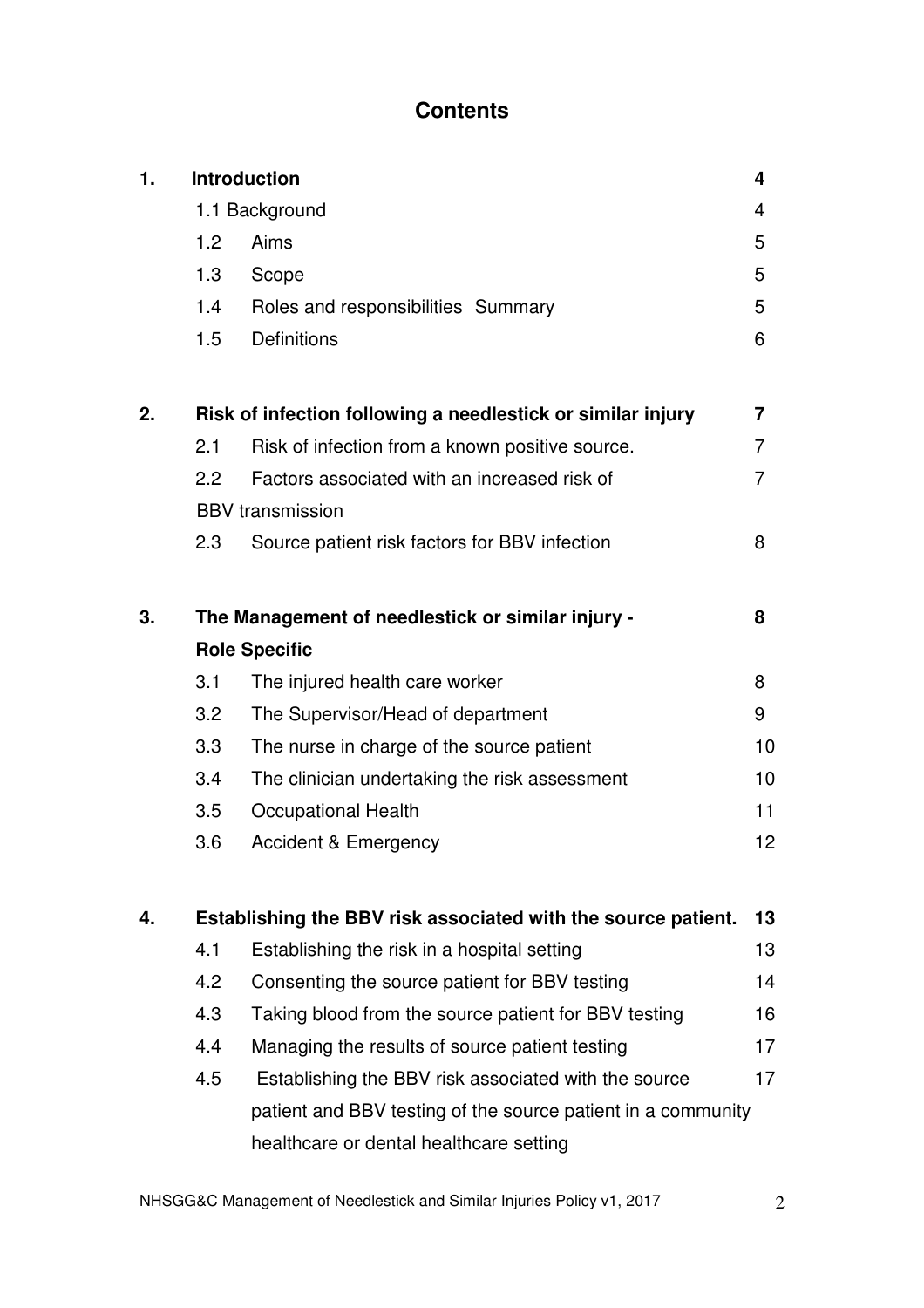|    | Consenting and testing the source patient for BBV<br>4.6 |                                                            |    |  |  |
|----|----------------------------------------------------------|------------------------------------------------------------|----|--|--|
|    |                                                          | testing in a dental practice setting                       |    |  |  |
|    | 4.7                                                      | Testing when the source patient is unable to give consent  | 18 |  |  |
|    | 4.8                                                      | Risk assessment and testing when the source is a child     | 19 |  |  |
| 5. |                                                          | Management of patients who have been exposed to            | 19 |  |  |
|    |                                                          | blood from a HCW                                           |    |  |  |
| 6. |                                                          | <b>Laboratory information</b>                              | 21 |  |  |
| 7. |                                                          | <b>Contact Numbers</b>                                     | 22 |  |  |
| 8. |                                                          | <b>References</b>                                          | 23 |  |  |
| 9. |                                                          | <b>Appendices</b>                                          | 23 |  |  |
|    |                                                          | Appendix 1: Source patient BBV risk assessment letter      | 24 |  |  |
|    |                                                          | Appendix 2: Source patient BBV risk assessment form        | 26 |  |  |
|    |                                                          | Appendix 3: Quick Reference Guide                          | 27 |  |  |
|    |                                                          | Appendix 4: Hepatitis B post exposure Prophylaxis Guidance | 29 |  |  |
|    |                                                          | Appendix 5: HIV Prophylaxis flowchart                      | 30 |  |  |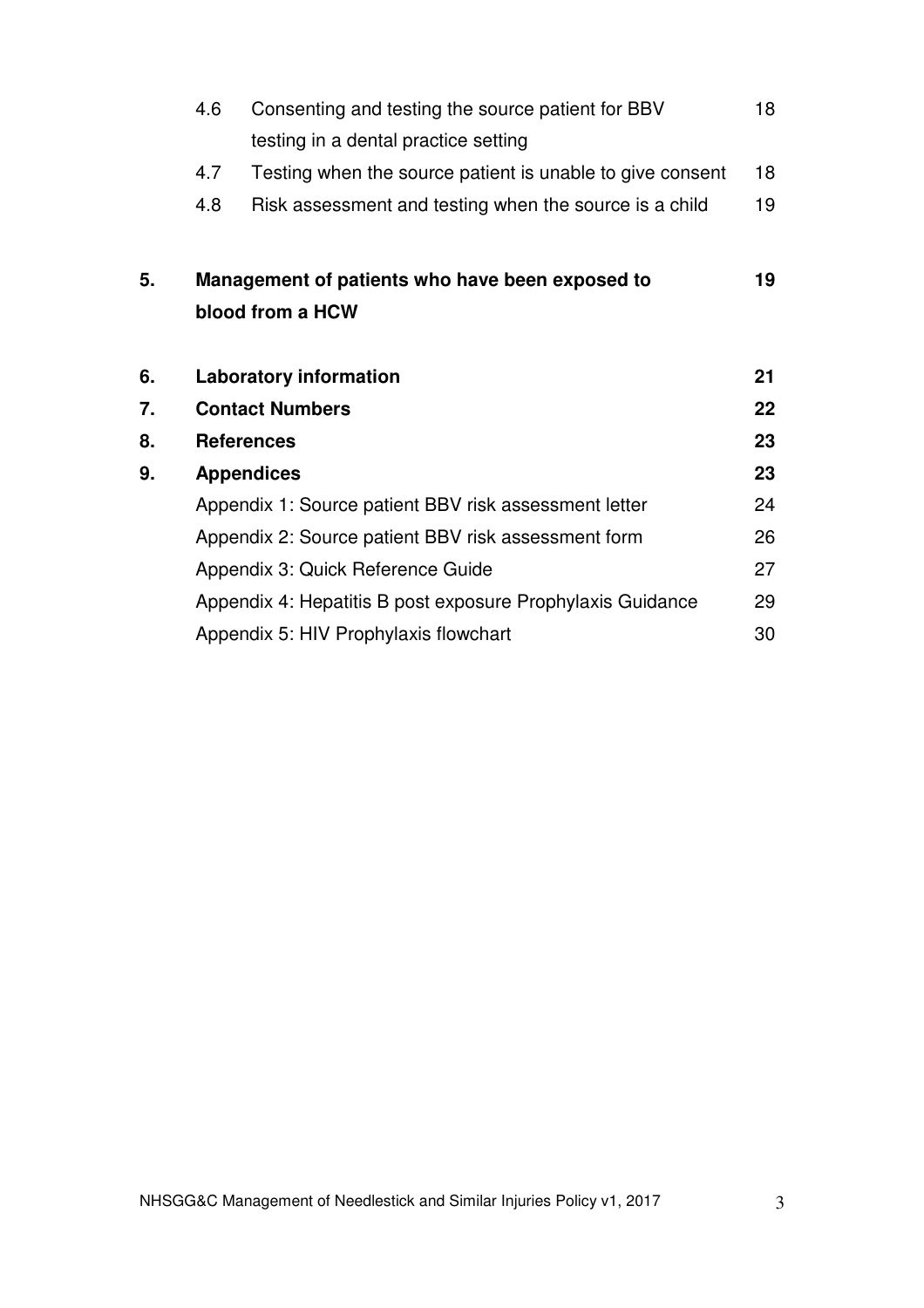# **1. Introduction**

## **1.1 Background**

NHS Greater Glasgow and Clyde (NHS GG&C) is committed to ensuring, so far as is reasonably practicable, the Health, Safety and Welfare of its staff, patients, visitors and other persons who may be affected by its activities.

Needlestick (NSI) or similar injury has the potential to cause serious harm and NHS GG&C is committed to ensuring that the risk of injury from Sharps is reduced to the lowest possible level. This will be achieved by promoting safe sharp practice and the use of safe sharp devices Further guidance on this can be found within the NHSGG&C Safe Use of Sharps In Healthcare Policy (2016) on the Health and Safety section of HRConnect and training is available via Learnpro.

The Health and Safety at Work etc Act 1974 places a legal duty on employers to provide for the health and safety of their employees and the Management of Health and Safety at Work Regulations 1999, requires employers to assess risks to the health and safety of their employees and arrange for implementation of a comprehensive system of safety management.

The Control of Substances Hazardous to Health (COSHH) Regulations 2002 (as amended) specifically includes micro-organisms in the definition of substances that are hazardous to health. The law requires employers to make a suitable and sufficient assessment of the risks to the health of workers exposed to such substances, with a view to preventing or adequately controlling the risks. This includes the proper use of protective equipment and regular monitoring of exposure.

The Reporting of Injuries, Diseases and Dangerous Occurrences Regulations 1995 (RIDDOR), requires exposures to hepatitis B or C, or HIV, to be reportable to the Health and Safety Executive (HSE) as a dangerous occurrence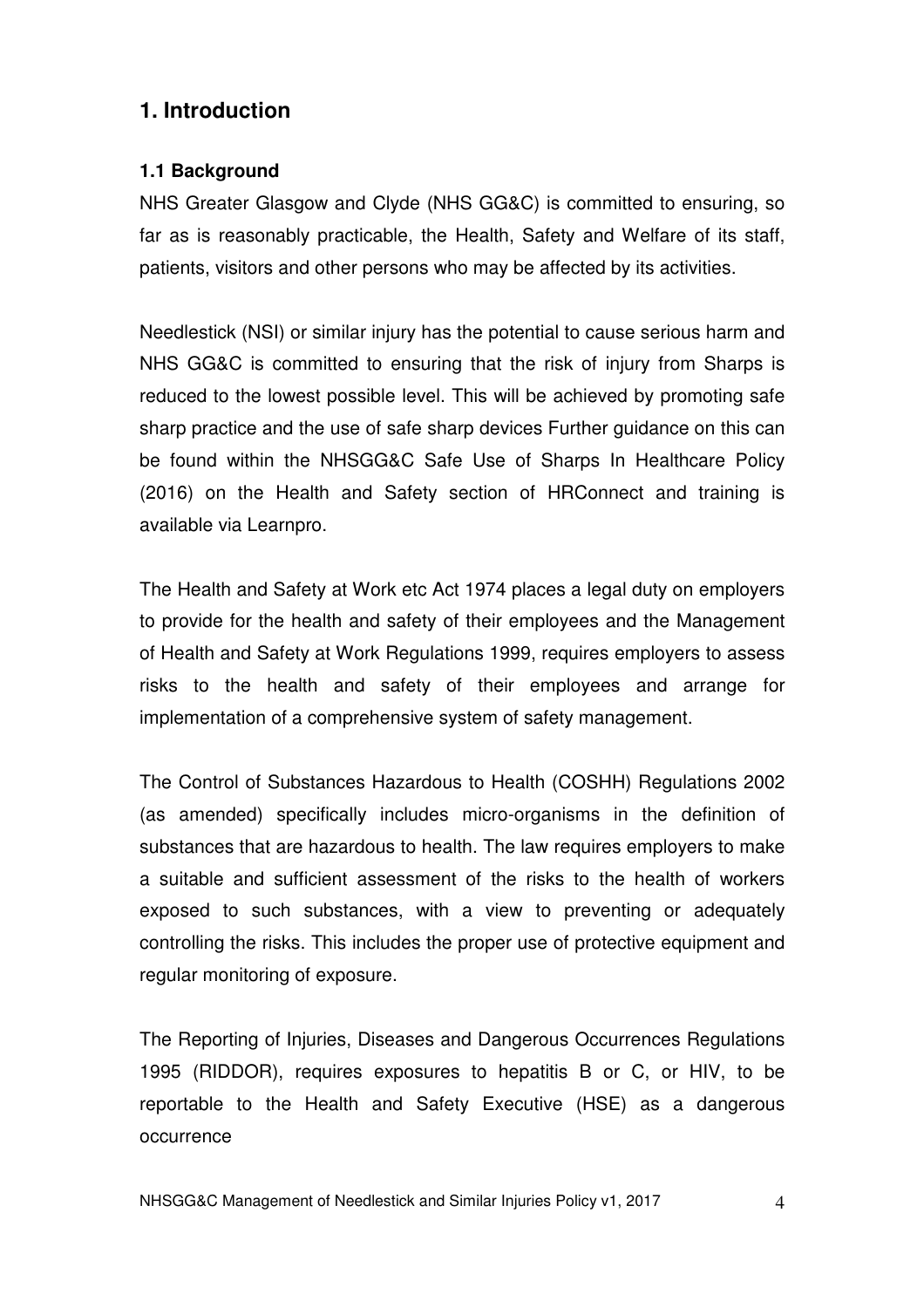# **1.2 Aims**

This policy aims to provide NHS GG&C staff with clear guidance on the steps to be taken in the event of a needlestick or similar injury. It is also important to emphasise that prevention of these injuries through the safe handling and disposal of sharps is extremely important

## **1.3 Scope**

NHS GG&C has a duty of care to ensure that all employees are adequately and effectively managed in the event of an occupational exposure to blood or other high risk body fluids. This includes independent contractors, GP's, Dental Practices, agency or locum staff, students attached to educational establishments, volunteers and employees of other organisations working in NHS GG&C premises

# **1.4 Roles and Responsibilities Summary**

- **All NHS GG&C** employees are responsible for the prevention of needlestick or similar injuries and are responsible for compliance with this policy.
- **Clinical Leads/Heads of Departments** have a responsibility to ensure that preventative measures are in place and that employees who sustain a needlestick or similar injury are managed appropriately**.**
- **Line Managers** are responsible for ensuring that employees are appropriately trained in the safe use and disposal of sharps and in the management of needlestick or similar injuries in line with current policy.
- **Occupational Health Service (OHS)** are responsible for ensuring needlestick and similar injuries are managed appropriately and provide advice on the risk assessment, clinical management and follow-up care of employees following an exposure.
- **Accident and Emergency (A&E)** is responsible for the initial management of needlestick and similar injuries when the Occupational Health Service is closed.

NHSGG&C Management of Needlestick and Similar Injuries Policy v1, 2017 5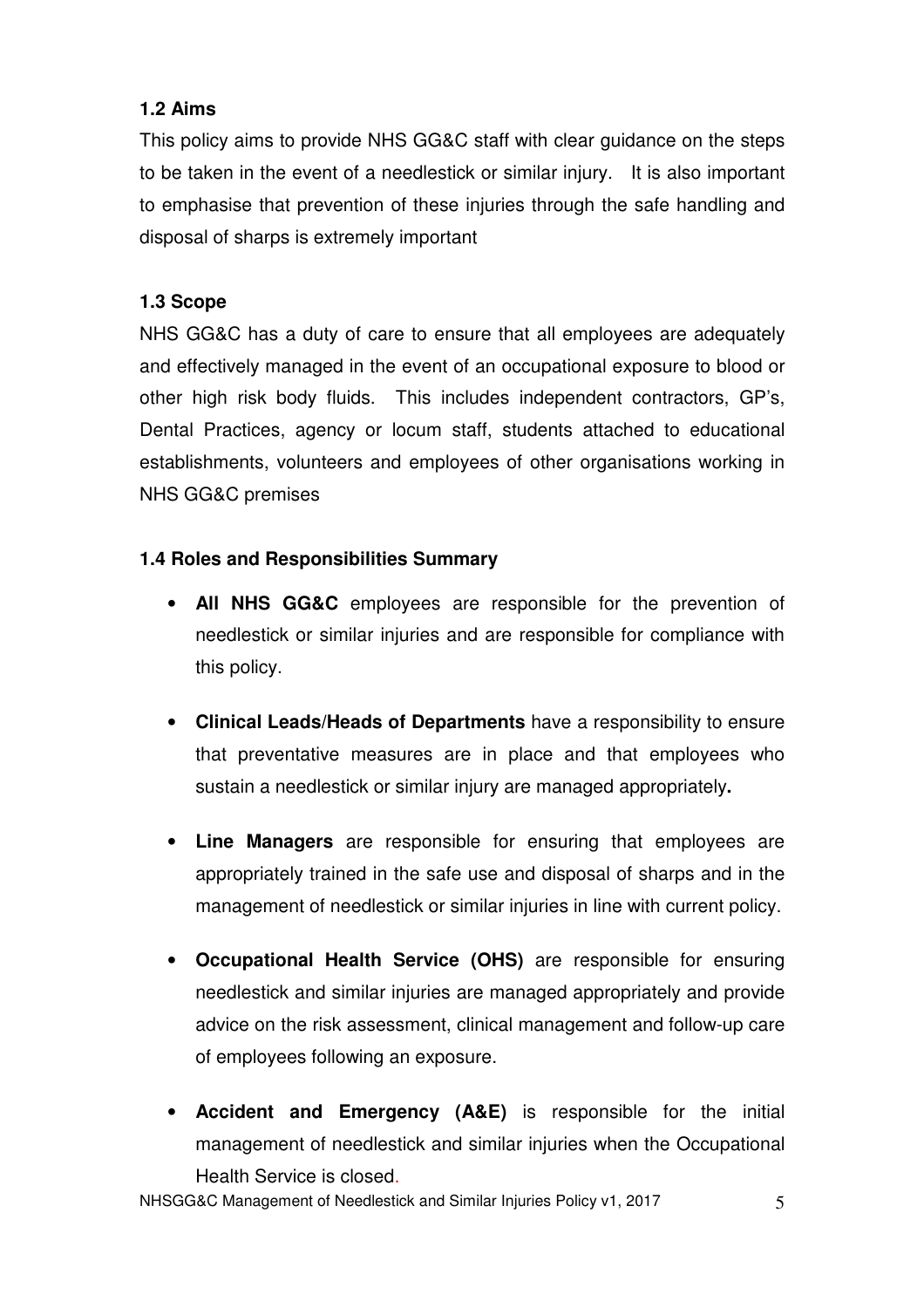• **Health and Safety (H&S)** are responsible for investigating injuries reported through DATIX and for notifying the Health and Safety Executive (HSE) of high risk injuries which require to be reported through RIDDOR

#### **1.5 Definitions**

- **Needlestick** Any sharp object or material which punctures the skin and may be contaminated with blood or body fluid. This can include hollow bore hypodermic needles, solid instruments like a scalpel or suture needle, razors, sharp pointed surgical or dental instruments and sharp tissue such as bone or teeth.
- **Similar injuries** Blood or other high risk body fluid exposure via mucous membrane (i.e. splash to the eyes and mouth), exposure onto broken skin or human bites that break the skin
- **Blood-borne viruses (BBVs)** are viruses that some people carry in their blood and can be spread from one person to another through blood to blood contact
- **HBV** Hepatitis B Virus
- **HIV** Human Immunodeficiency Virus
- **HCV** Hepatitis C Virus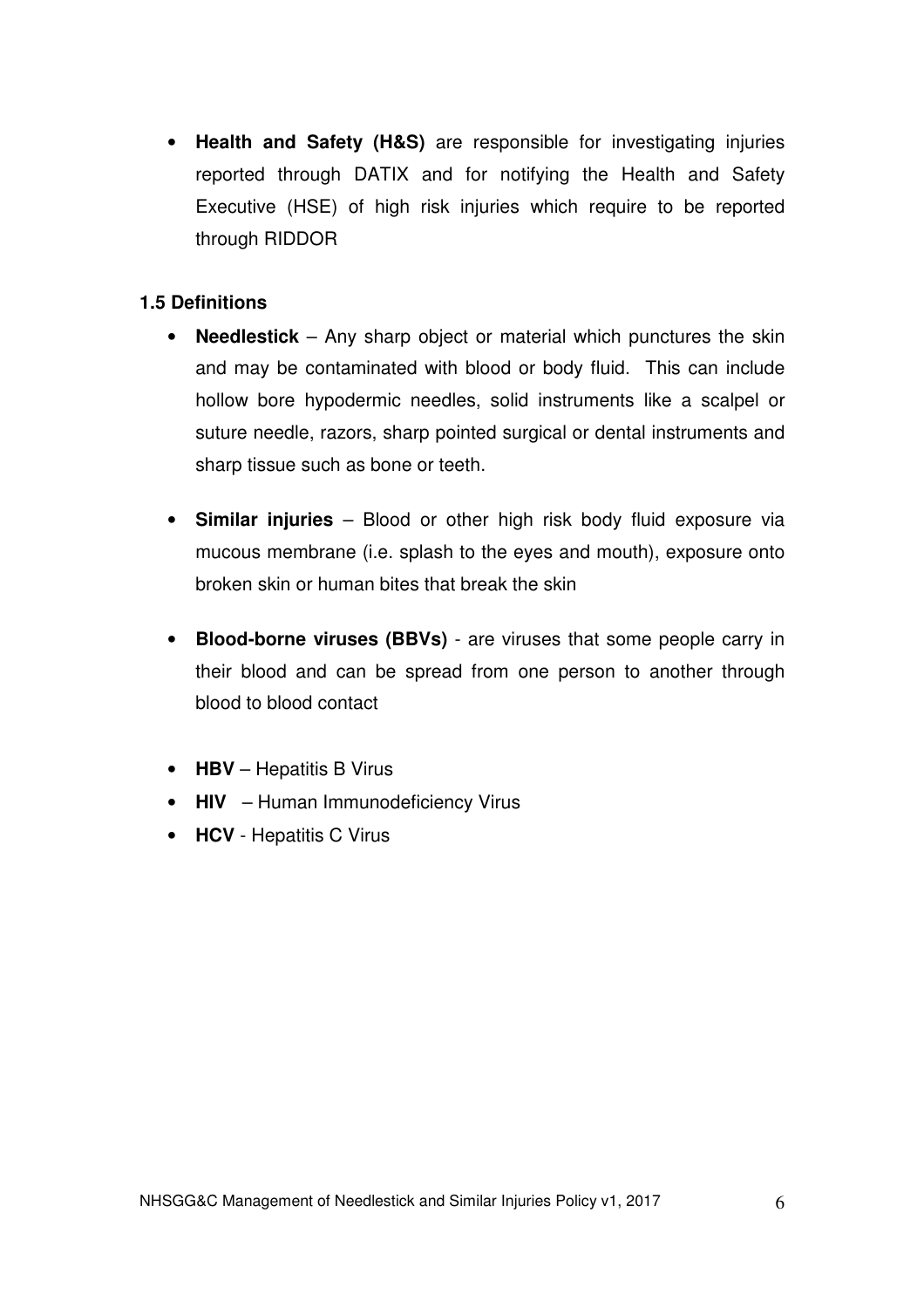# **2 The risk of infection following Needlestick or Similar Injury**

### **2.1 Risk of infection from known positive source:**

**Risk of infection after exposure HBV:** Health care workers who have received hepatitis B vaccine and have developed immunity to the virus are at extremely low risk of infection. For the unvaccinated person, the risk from a single needlestick or a cut exposure to HBV-infected blood ranges from 6- 30%, i.e. **1 in 3** and depends on the viral load and hepatitis B e antigen (HBeAg) status of the source individual.

**Risk of infection after exposure HCV:** Based on limited studies, the average risk of infection after a needlestick or cut exposure to HCV-infected blood (i.e. HCV PCR +ve blood) is approximately 1.8%, i.e. **1 in 50**. The risk following a blood splash is unknown, but is believed to be very small.

**Risk of infection after exposure HIV:** The average risk of HIV infection after a needlestick or cut exposure to HIV-infected blood is 0.3%, i.e. **1 in 300**. The risk after exposure of the eye, nose or mouth to HIV-infected blood is estimated to be, on average 0.1% or 1 in 1000. The risk after exposure of non-intact skin to HIV-infected blood is estimated to be less than 0.1%.

#### **2.2 Factors associated with an increased risk of BBV transmission**

- Deep injury.
- Hollow needle.
- Visible blood on the device that caused the injury.
- Injury with a needle that has been placed in a source patient's artery or vein.
- The risk of hepatitis B transmission is increased if the source patient is HBeAg positive.
- A high plasma viral load in the source is associated with an increased risk of HIV and hepatitis C transmission.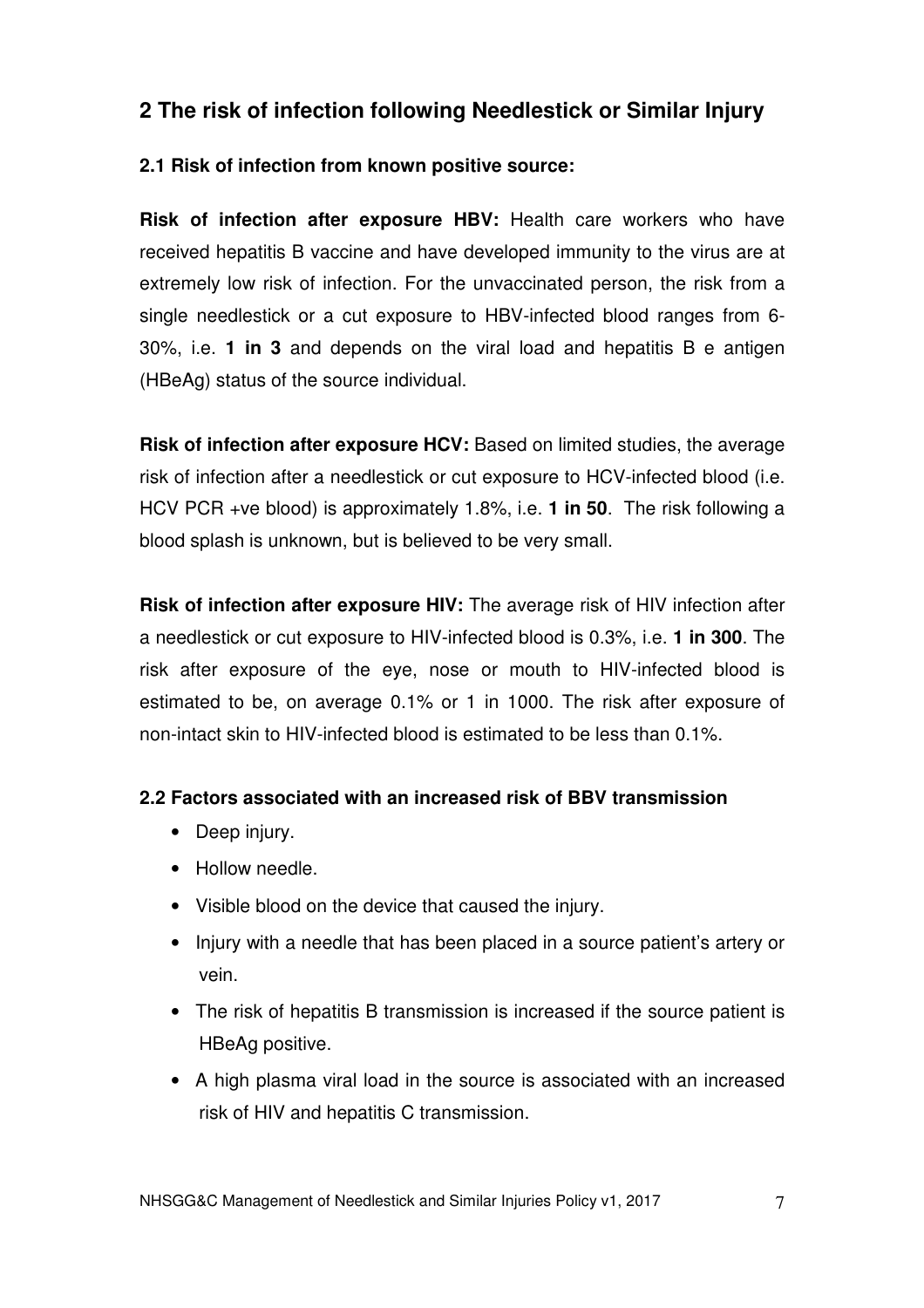**2.3 Source patient risk factors for BBV infection (See section 3.1 for detailed guidance in establishing the risk of the source patient).** 

- Current or past injecting drug use.
- Blood transfusion in a country without blood screening, or in the UK before blood screening was introduced. Having invasive procedures in countries where infection control /decontamination standards cannot be guaranteed.
- Coming from a country which is higher risk for BBVs.
- Men who have sex with men.
- Having sex with an individual from a high risk group or area.

# **3 Actions required (role specific) following a needlestick or similar injury.**

## **3.1 The injured HCW should:**

- Apply first aid
	- 1. Encourage bleeding of puncture wounds **DO NOT SUCK THE AREA.**
	- 2. Wash the affected area with soap and warm water
	- 3. If mucous membrane exposure, rinse the affected area with warm water or saline i.e. eye bath – Water used for rinsing the mouth **must not** be swallowed.
- Report the injury to their supervisor/Head of department e.g. ward manager, consultant or lead nurse
- Contact the Occupational Health Department needlestick advice line immediately on 0141 201 0595 - Opening times are Monday to Friday 8am to 6pm excluding Public Holidays. Out of these hours staff must attend A&E. Notification of the incident to Occupational Health/A&E should not be delayed until the end of the working day. Time is of the essence and if HIV post exposure prophylaxis (PEP) is indicated it should, ideally, be started within one hour of exposure.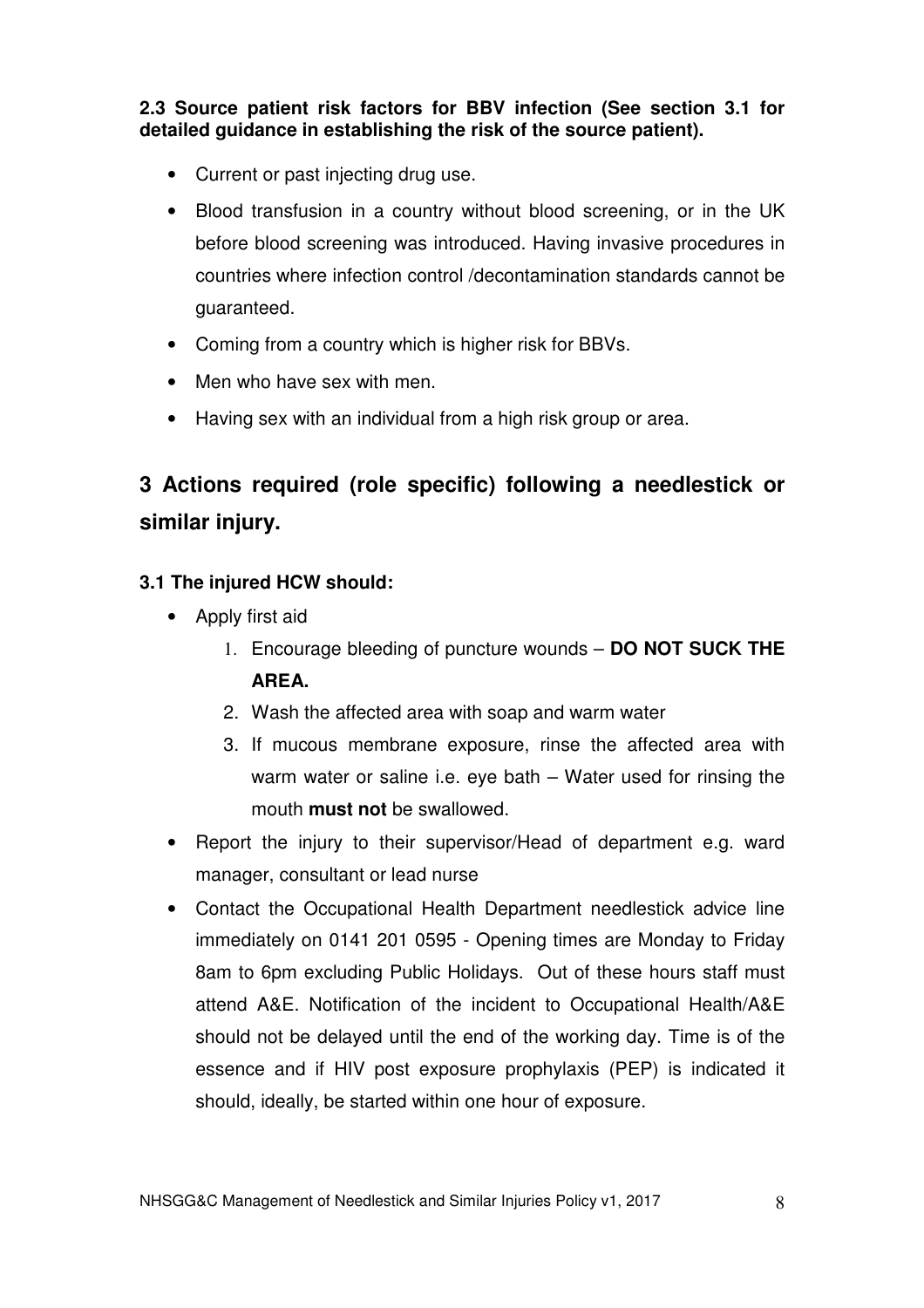- If attending A&E out of hours, staff must contact the Occupational Health department on the next working day to ensure appropriate follow up is arranged.
- All HCWs who have sustained a significant injury (irrespective of whether the source patient is high risk or not) should contact Occupational Health on the next working day to arrange follow up. This is to assess the need for hepatitis B vaccination, and BBV testing as appropriate.
- The need for further follow up will be advised by Occupational Health. Follow up BBV testing comprises of HIV testing at 6 and 12 weeks, and HBV and HCV at 6, 12 and 24 weeks. All staff including those who undertake EPP can remain working during the follow up period unless advised otherwise by Occupational Health. EPP workers **MUST** notify Occupational Health if they have had a significant injury and are required to attend for follow up if required.

# **3.2 The Supervisor/Head of department responsible for the injured HCW should:**

- Ensure the injured staff member has carried out first aid and has contacted Occupational Health or A&E out of hours.
- Identify the responsible person for carrying out the source patient risk assessment – this could be the nurse in charge of the source patient or can be delegated to a doctor or other clinician as appropriate.
- Ensure that the BBV risk associated with source patient has been assessed – liaise with the nurse in charge of the area where the source patient is located.
- Ensure that the incident is reported through the Datix reporting system.
- Investigate the cause of the injury.
- Adopt any appropriate measure that will reduce the likelihood of further injuries (liaise with infection control and health and safety as necessary).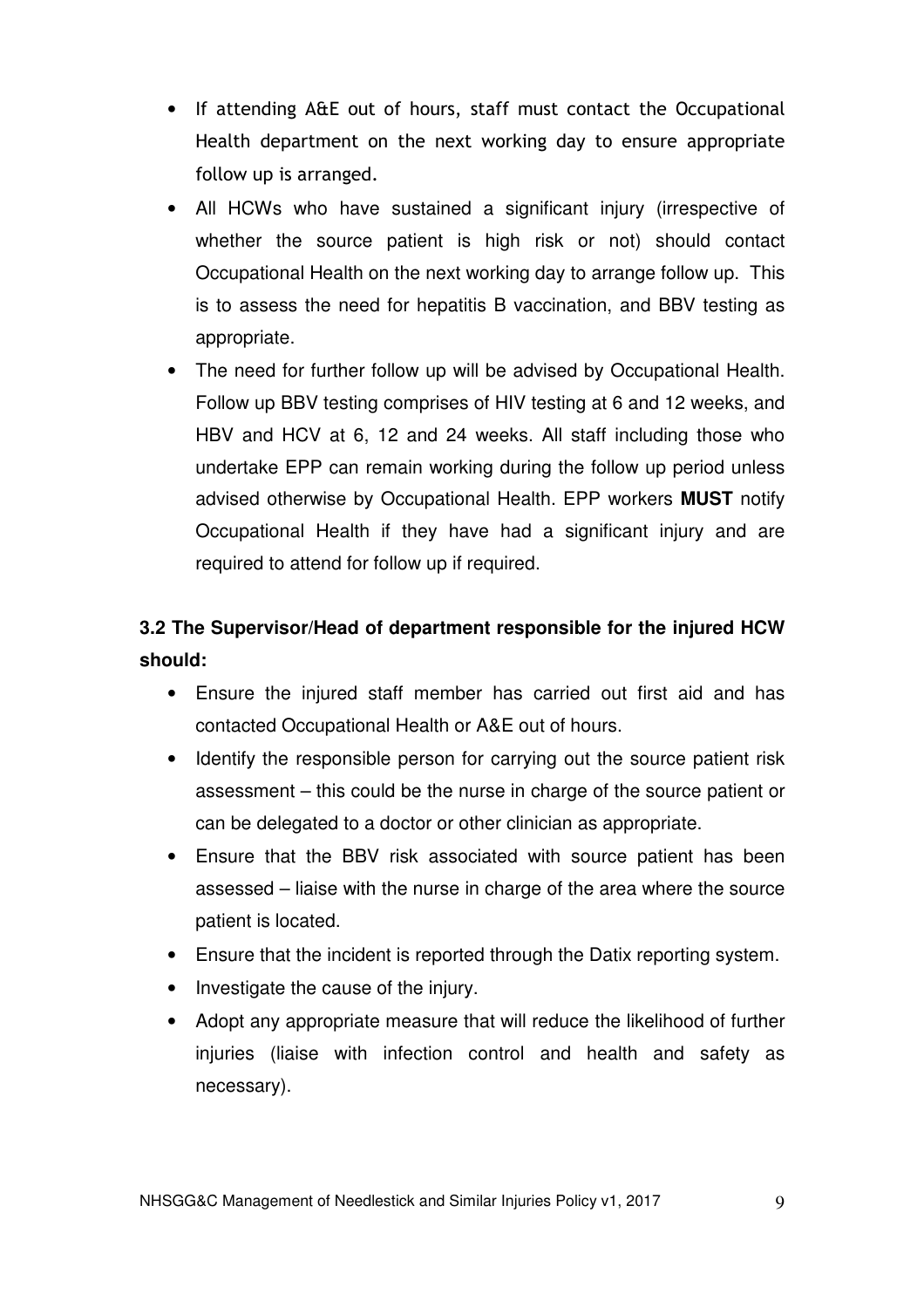## **3.3 The nurse in charge of the source patient should:**

• Carry out the initial assessment and management of the source patient but can delegate these actions to a doctor or other clinician as appropriate.

### **3.4 The clinician undertaking the source patient risk assessment should:**

- Conduct the source patient risk assessment using the source patient Blood Borne Virus (BBV) risk assessment letter (Appendix1).
- Check the source patient case notes and discuss the risk with the medical team caring for the source patient (see section 3.1)
- Complete the source patient BBV risk assessment form (Appendix 2) and give this to the Occupational Health/A&E clinician looking after the injured HCW.
- Telephone the Occupational Health department on 0141 201 0595 or telephone the A&E clinician looking after the injured HCW to discuss the results of the source patient BBV risk assessment.
- Consent the source patient for BBV testing even if the risk assessment has not identified them as a high risk source.
- Take blood from the source patient.
- Manage the source patient results and notify the BBV test results to the Occupational Health/A&E clinician looking after the injured HCW.
- Give the results to the source patient, and if appropriate, arrange follow up (see section 3.2).

**The clinician taking the bloods from the patient is responsible for notifying Occupational Health of the results. If they are not going to be on duty when the result becomes available they must arrange for a named individual to take responsibility for the task.**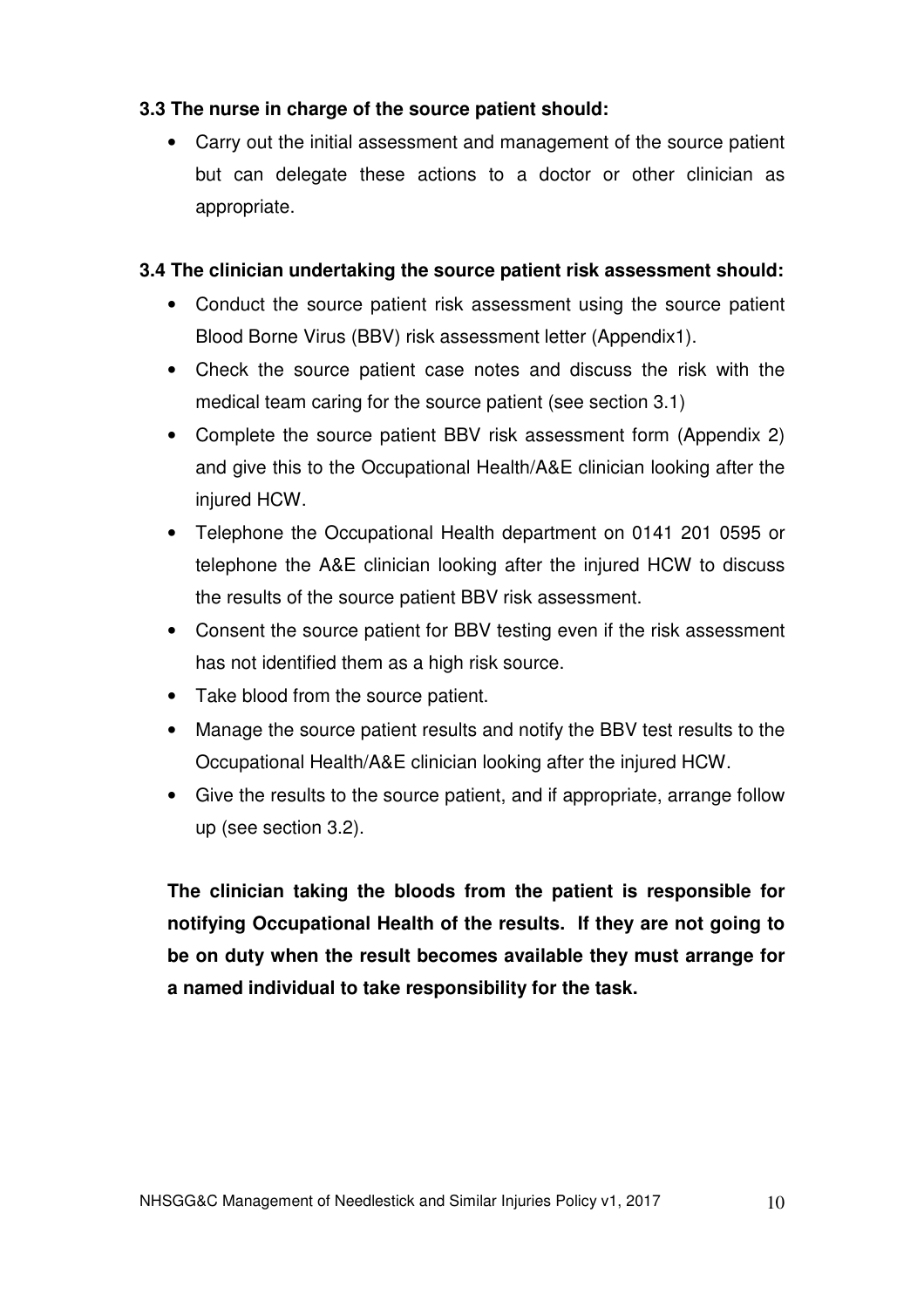# **3.5 The Occupational Health Service should:**

- Assess the HCW immediately (within 1 hour if possible) & determine if a significant injury has occurred.
- Review the completed source patient BBV risk assessment form and if required discuss the results with the clinician looking after the source patient.
- Undertake a risk assessment of the incident including an assessment of the injury and an assessment of the risk from the source patient and decide on appropriate action.
- Arrange for bloods to be taken from the injured HCW for storage (if commencing PEP also baseline bloods for FBC, U&E's, LFT's, Lipids and Glucose.
- Assess the need for HIV PEP, HBV vaccination and hepatitis B immunoglobulin.
- Consult with the Infectious Disease physician on call if prescribing PEP or are unsure if PEP is indicated.
- Administer PEP/ HBV vaccination/hep b immunoglobulin as required based on risk assessment.
- Arrange follow up for BBV testing as required based on the risk assessment. (Follow up testing comprises of HIV at 6 and 12 weeks, HBV and HCV and 6,12 and 24 weeks).
- Receive the anonymised result of the source patient BBV testing and report the results to the injured HCW.
- Review the need for PEP/ HBV immunisation and follow up for BBV testing based on the source patient BBV test results if and when available.
- If necessary, offer referral for specialist advice and support and arrange follow up with the Infectious Disease Physician if HIV PEP is started.
- Notify Health and Safety if an employee is injured by a sharp known to be contaminated with a blood borne virus and where an employee who sustains a high risk needlestick injury subsequently develops a BBV.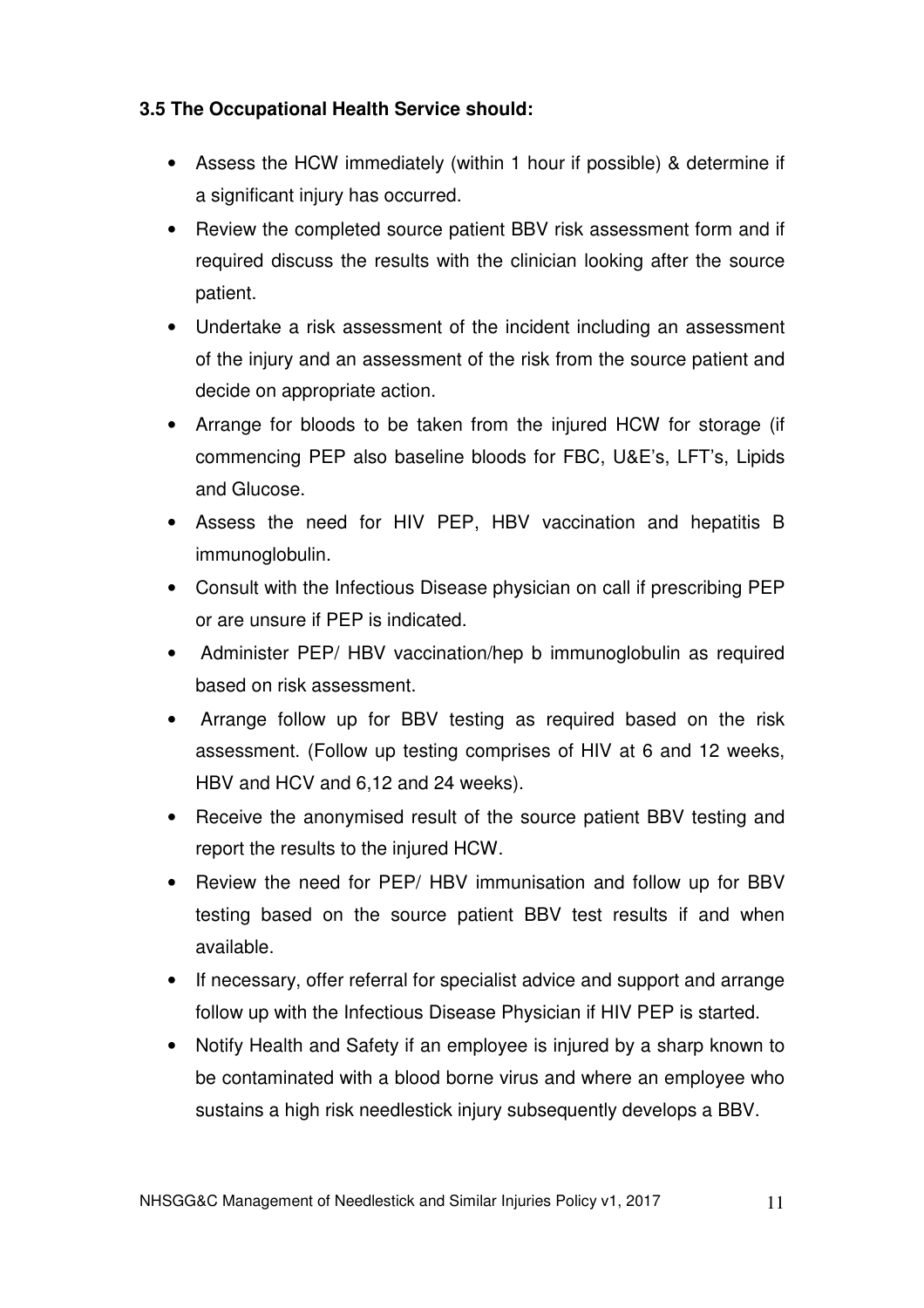**Occupational Health staff should refer to the NHSGG&C Control of Infection Committee Guideline 'Management of Occupational and Non Occupational Exposures to Blood borne Viruses Including Needlestick Injuries and Sexual Exposures', for detailed guidance regarding assessment and treatment of needlestick and similar injuries (access via NHS Connect)** 

### **3.6 A&E (outside of Occupational Health opening times) should:**

- Assess the HCW immediately (within 1 hour if possible).
- Review the completed source patient BBV risk assessment form and if required discuss the results with the clinician looking after the source patient.
- Undertake a risk assessment of the incident including an assessment of the injury and an assessment of the risk from the source patient and decide on appropriate action.
- Arrange for bloods to be taken from the injured HCW for storage (if commencing PEP also baseline bloods for FBC, U&E's, LFT's, Lipids and Glucose.
- Assess the need for HIV PEP, HBV vaccination and hepatitis B immunoglobulin.
- Consult with the Infectious Disease physician on call if prescribing PEP or are unsure if PEP is indicated.
- Administer PEP/ HBV vaccination/hep b immunoglobulin as required based on risk assessment.
- Advise staff to contact Occupational Health on the next working day to arrange for follow up.
- Notify Occupational Health if HIV PEP has been commenced to ensure follow up with the Infectious Disease Physician is arranged.

**Accident and Emergency staff should refer to the NHSGG&C Control of Infection Committee Guideline titled Management of Occupational and Non Occupational Exposures to Blood borne Viruses Including Needlestick Injuries and Sexual Exposures for detailed guidance regarding assessment and treatment (access via NHS Connect)**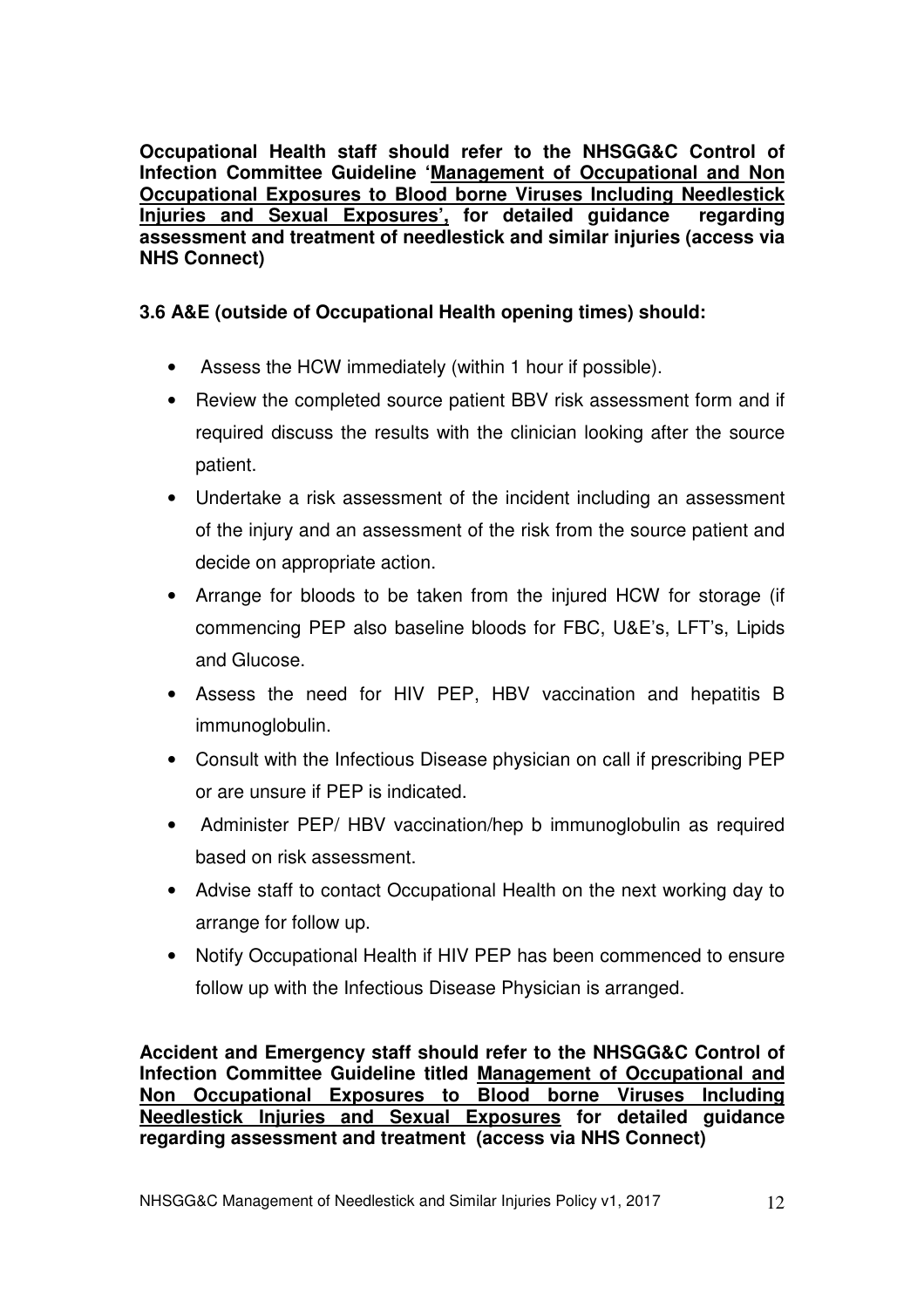# **4 Establishing the BBV risk associated with the source patient.**

## **4.1 Establishing the risk in a hospital setting.**

When a needlestick injury occurs, the identity of the source patient may be known or unknown.

# **Establishing the BBV risk associated with an unknown source patient in the hospital setting:**

• In hospital, if it is not possible to identify which patient relates to a particular needle, undertake a risk assessment to determine the likelihood that the needle was used on a patient with a BBV infection.

# **Establishing the BBV risk associated with a known source patient in the hospital setting:**

- Where the source patient can be identified, assess the BBV risk associated with the source patient to establish if they:
	- o Are known to be positive for HIV, hepatitis B surface antigen (HBsAg) or hepatitis C (PCR positive), or
	- o Are 'high-risk' for BBVs.

#### **Assessing if the source patient is high-risk for BBVs**

The clinician assessing the BBV risk associated with the source patient should:

- Review the case notes of the source patient to establish if the source patient is known to have a BBV infection or if there are any known risk factors for BBVs.
- Ask the source patient to complete the source patient BBV risk assessment letter (Appendix 1). The information from this should be entered into the source patient BBV risk assessment form (Appendix 2) and the source patient BBV risk assessment letter destroyed.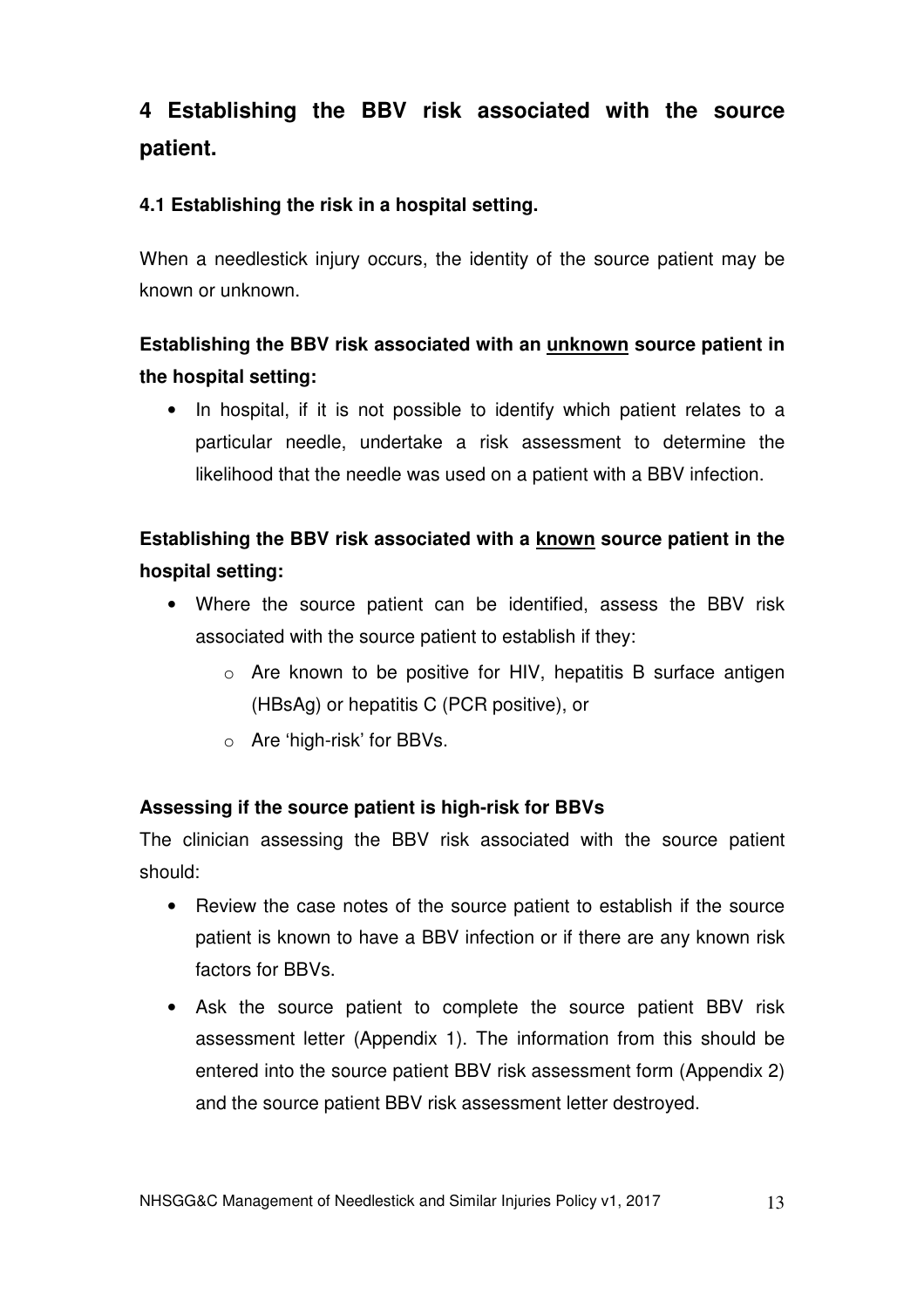- If possible, consult with the medical team  $/$  GP caring for the source patient to establish if there is any additional information regarding the possibility of BBV infection/risk in the source patient.
- Immediately telephone the Occupational Health/A&E clinician responsible for managing the injured HCW to inform them of any BBV risk associated with the source patient or the needle if the source patient is unknown.
- Complete the source patient BBV risk assessment form (Appendix 2) and send to the Occupational Health or A&E clinician managing the injured HCW. Alternatively put the form IN A SEALED ENVELOPE and give to the injured HCW, to take with them to Occupational Health or A&E. **Ensure your name and contact details are recorded on the form**.
- Record that the source patient BBV risk assessment has been done in the source patient's case notes. DO NOT record the outcome of the assessment or any details of risk factors in the source patient's notes.
- Ensure your name and contact details are recorded in the source patient's notes.

# **4.2 Consenting the source patient for BBV testing**

Use the source patient BBV risk assessment letter (Appendix 1) as part of the discussion about why information and blood testing for BBVs are required.

• Consent the patient for testing as you would do for any procedure. **(See section 4.6 if source patient is unable to consent)**

Clearly explain to the patient:

- The decision to be tested lies entirely with them and that refusing to be tested will have no effect on their on-going care.
- If they refuse, their decision and the discussion will not be recorded in their notes.
- The benefits of testing, including access to treatment.

NHSGG&C Management of Needlestick and Similar Injuries Policy v1, 2017 14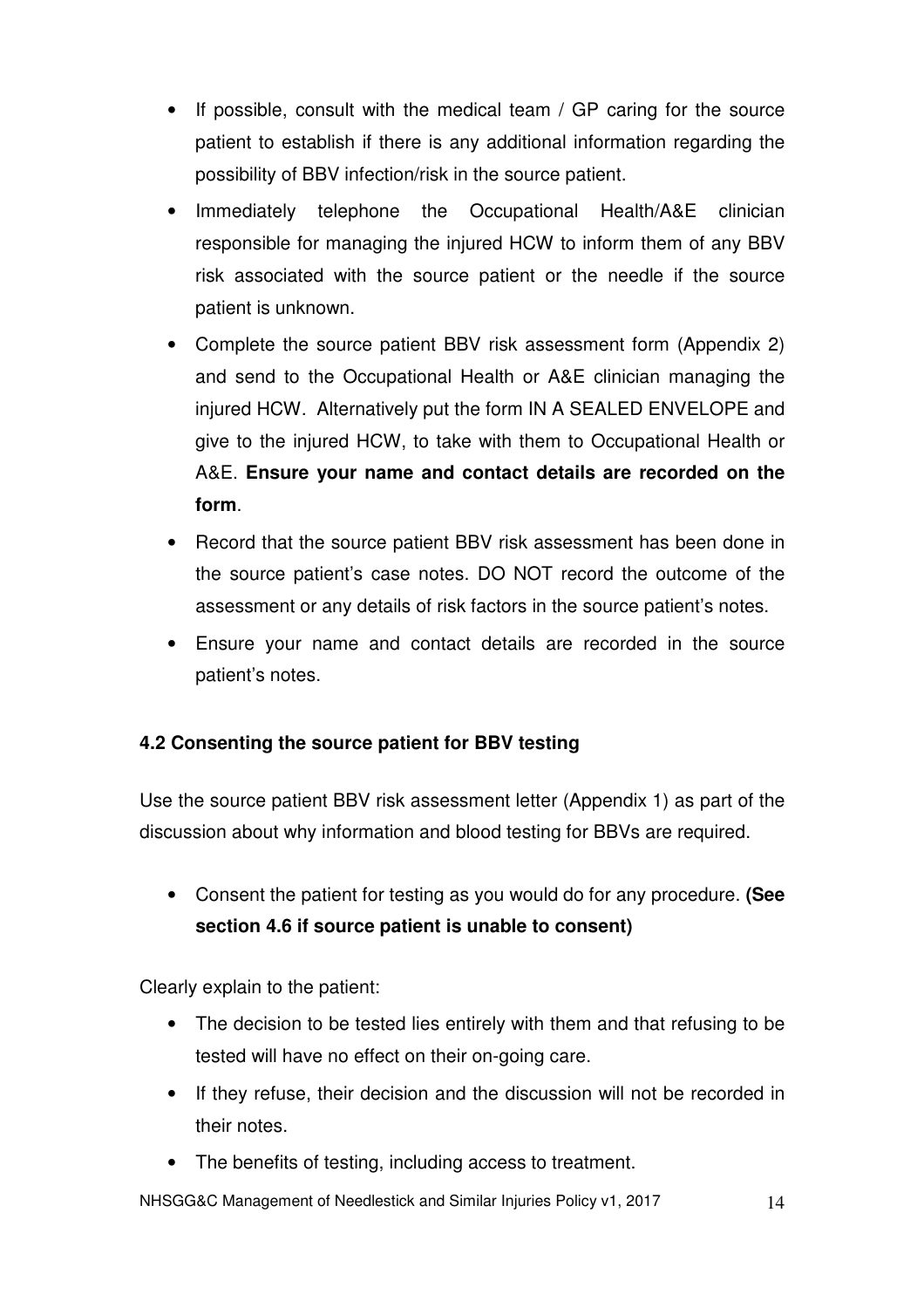- Details of how the result will be given.
- A negative HIV test will not affect insurance or mortgage applications, policies or premiums.
- Similar to other significant medical conditions, positive tests may make it more difficult, but not impossible, to get life policies.
- If appropriate, the window period should be explained, and retesting of the source advised.
- Inform the source patient that the results of their tests will be passed to the occupational health/A&E clinician managing the injured HCW, but that, as far as possible, their identity will not be disclosed.
- The source patient can be referred to the Sexual Health Advisors at the Sandyford **(section 7 for contact details)** for further advice and support if required.
- Negative test results will be available within 24 hours; however, if a result is not negative then the laboratory will need to undertake confirmatory testing. The results of confirmatory tests will not be available until the next working day. Only positive results which are laboratory confirmed should be given to the source patient.
- The option for the patient to be tested, but not to receive the results, is not available. If the source patient does not wish to receive the results, do not perform the test. The BBV risk should still be assessed and communicated to the appropriate staff.

**NB:** Occasionally the source patient may agree to be tested, but does not want the results to be entered into their case notes or shared with the clinicians (hospital or GP) looking after them. In this situation, patients should be encouraged to be tested following normal procedures; however, if they are adamant, a Sandyford number (NASH number) can be used.

NHSGG&C Management of Needlestick and Similar Injuries Policy v1, 2017 15 Contact the Sandyford Sexual Health Advisors **(section 7 for contact details)** to request anonymous BBV testing in relation to HIV PEP. The sexual health advisor will make arrangements to see the source patient, register them on NASH, discuss, consent and test the patient. Arrangements for the patient to receive the results will also be made. Permission will be sought at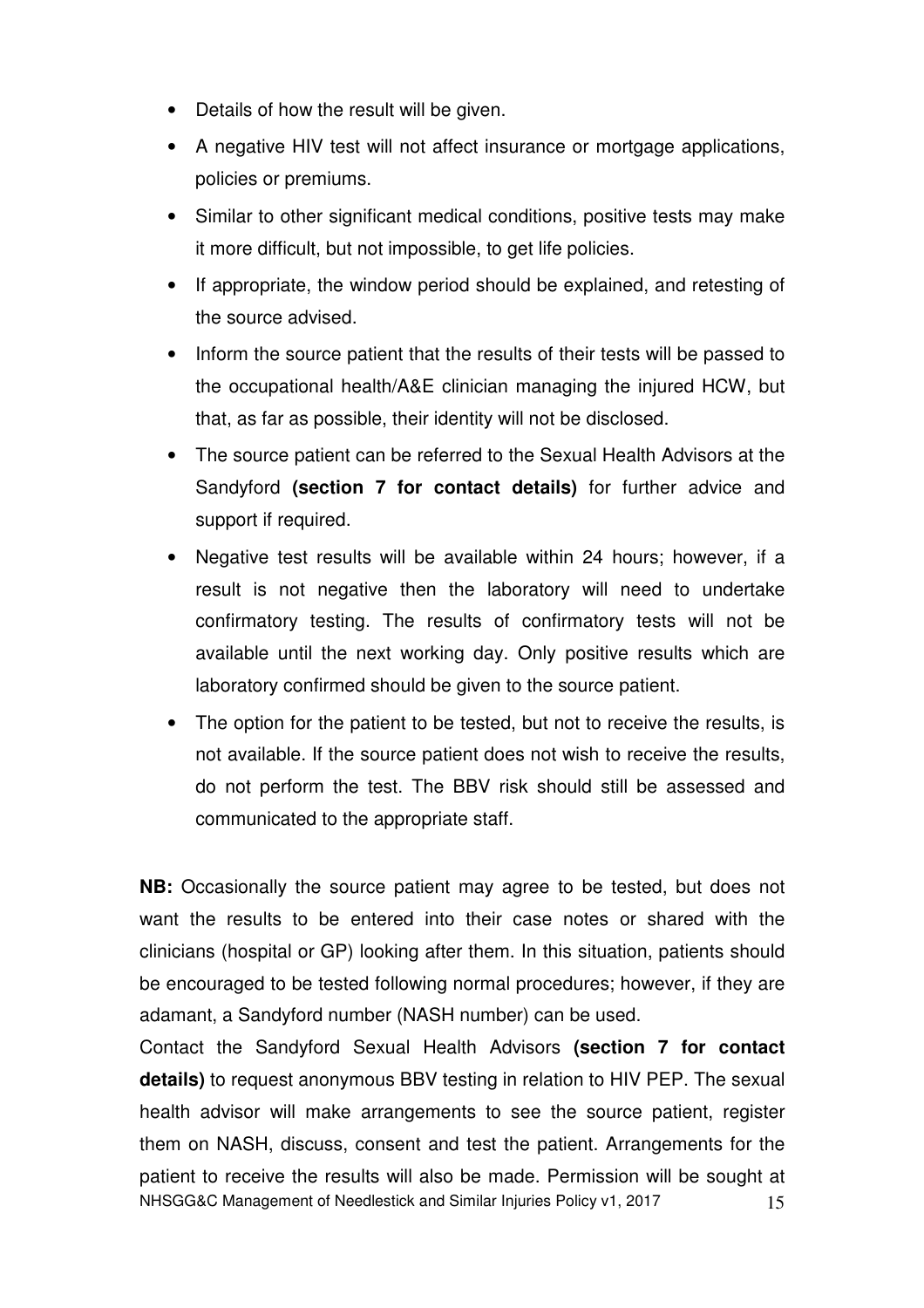this stage to give the result to Occupational Health for the management of the injured HCW. As this process is time consuming it is important that, as usual, HIV PEP should be given on the basis of the result of the BBV risk assessment of the source patient rather than waiting for the blood results.

### **4.3 Taking blood from the source patient for BBV testing**

- Once the source patient has consented, take blood for HIV, HCV and HBV and send it to the lab for testing. (**See section 6 for details on appropriate samples and arrangements for testing in NHS GGC).**
- If the clinician who took blood from the source patient is not going to be on duty when the test results become available, they must arrange for a named individual to take responsibility for receiving the results from the lab and passing them on to the occupational health/A&E clinician managing the injured HCW.
- The clinician who took blood from the source patient must inform the laboratory of the arrangements for reporting the test results and ensure that the lab has contact details for both the testing clinician and the named deputy who will receive and action the results.
- You MUST phone the laboratory to discuss with them that a specimen is being sent urgently **(see section 7 for contact details).** Mark the sample as URGENT.
- Arrange urgent transport for the bloods to go directly to the West of Scotland Specialist Virologist Centre. Out of hours, contact the on-call virologist via Glasgow Royal Infirmary Switchboard. Tel: 0141 211 4000
- The source patient can be referred to the Sexual Health Advisors at the Sandyford **(section 7 for contact details**) for further advice and support if required.
- Obtain contact details of the source patient. Remember the source patient may be discharged by the time the results are available.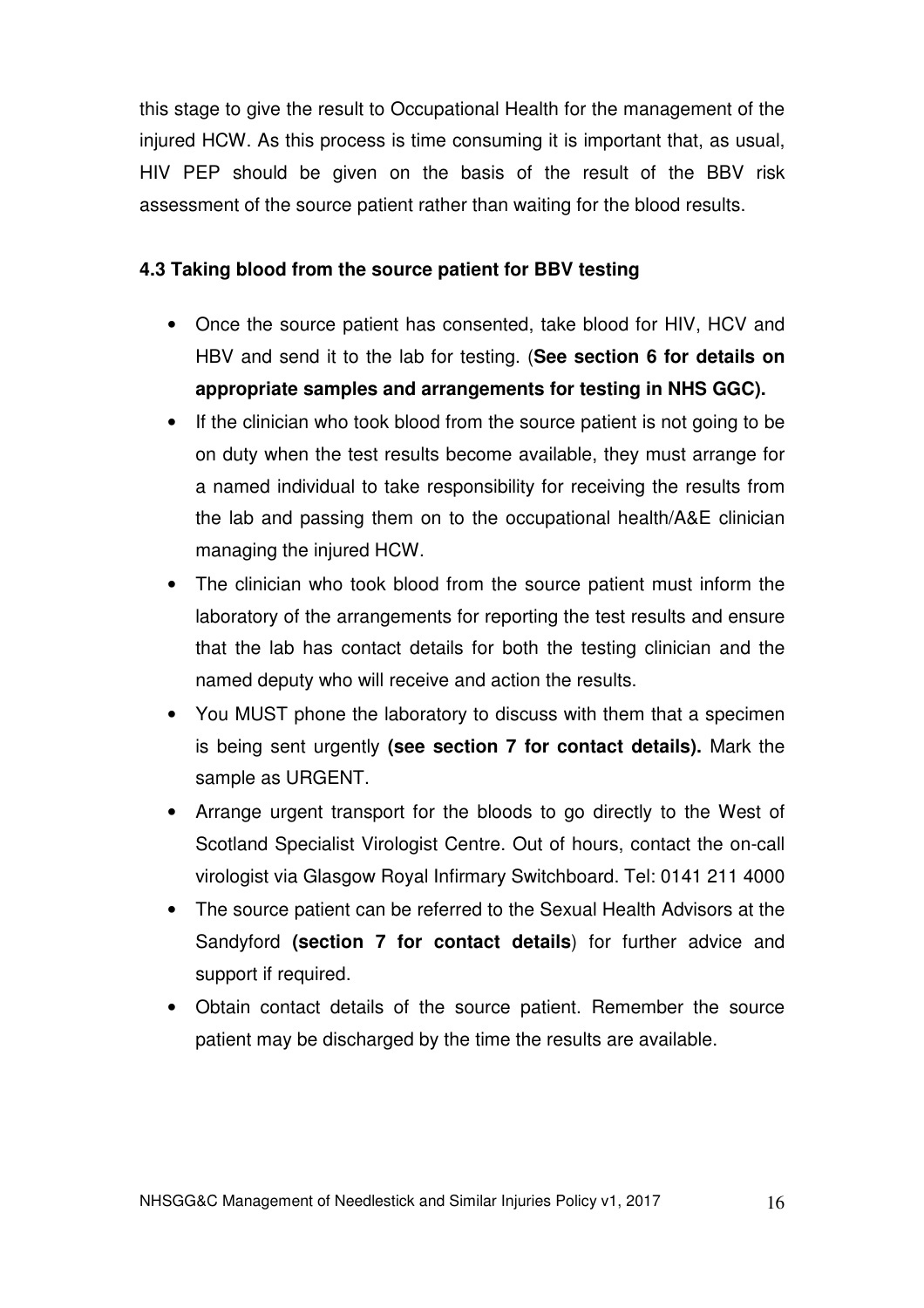# **4.4 Managing results of source patient BBV testing**

- The laboratory will contact the clinician who took blood from the source patient (or the nominated deputy), with the BBV test results as soon as possible.
- The clinician taking blood from the source patient must ensure that the Occupational Health/A&E clinician managing the injured HCW is informed of the result (anonymised).
- The clinician taking blood from the source patient (or deputy) must also ensure that the source patient is informed of their test result. Only confirmed results should be given to the source patient. This should be done within 24 hours of the confirmed test result becoming available. Again, if they are not going to be on duty when the result becomes available they must arrange for a named individual to take responsibility for this task.
- In the event of the source patient BBV test result being positive, specialist advice can be sought from the Sandyford Sexual Health Advisors **(see section 7 for contact details).** A positive result should not be given to the source patient over the phone.
- If a NASH number has been used (see section 3.2), confidential arrangements to give the patient the result will be made by the Sandyford Sexual Health Advisor.

#### **4.5 Establishing the BBV risk associated with the source patient and BBV testing of the source patient in the community healthcare or dental healthcare setting.**

The Occupational Health Department should be informed immediately following any significant injury that takes place in the community or dental healthcare setting. The Occupational Health Team will then be able to offer guidance on conducting the source patient BBV risk assessment and managing the injured HCW.

NHSGG&C Management of Needlestick and Similar Injuries Policy v1, 2017 17 The source patient BBV risk assessment should be undertaken by a GP, senior nurse (community healthcare), or a senior member of the dental team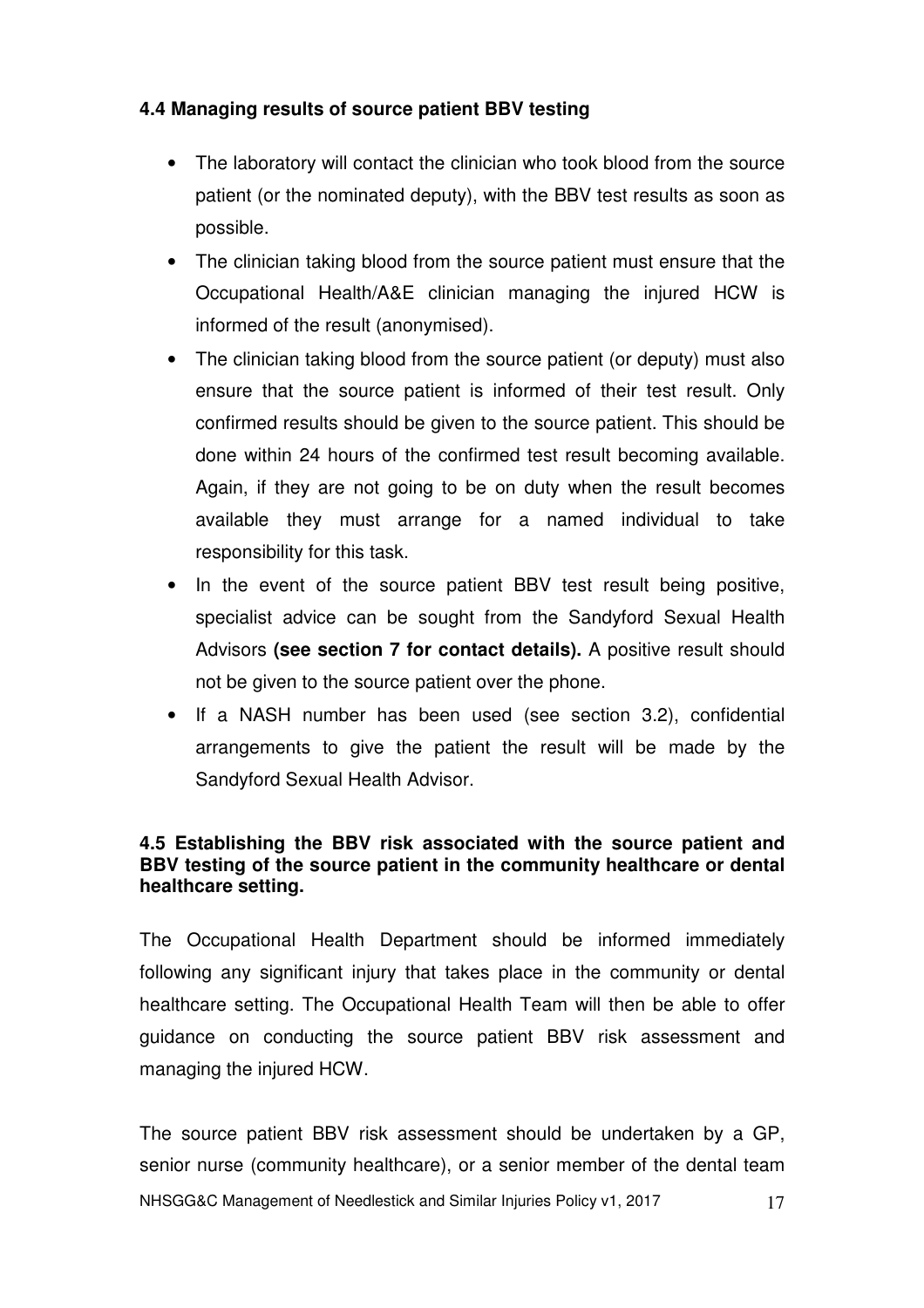at the time that the incident occurs. If possible, test the source patient for BBVs before they leave the surgery. If this is not possible, ensure that practice staff have a record of the source patient's contact telephone number and their GP details. The source patient should be informed that the incident has occurred and that they may need to be contacted later for further information. The Occupational Health Department can then advise on how to proceed with the BBV risk assessment and testing of the source patient.

# **4.6 Consenting and testing the source patient for BBV testing in a dental practice setting.**

In some areas e.g. Dental practice, it will not be possible to test the source patient on site. In this scenario, if the source patient consents to testing, they can be asked to attend their GP practice to have the bloods taken.

**It is important that the Dental clinician carrying out the risk assessment contacts the source patients GP practice to notify them of the need for the testing and to establish how the results will be communicated and fed back to Occupational Health.** 

# **4.7 Testing when the source patient is unable to give consent for BBV testing**

When the source patient has died, is unconscious or unable to give informed consent for any other reason, seek further advice from the on-call Infectious Diseases physician before undertaking any BBV testing of the source patient. The source patient's next of kin should not be asked to provide consent in this situation.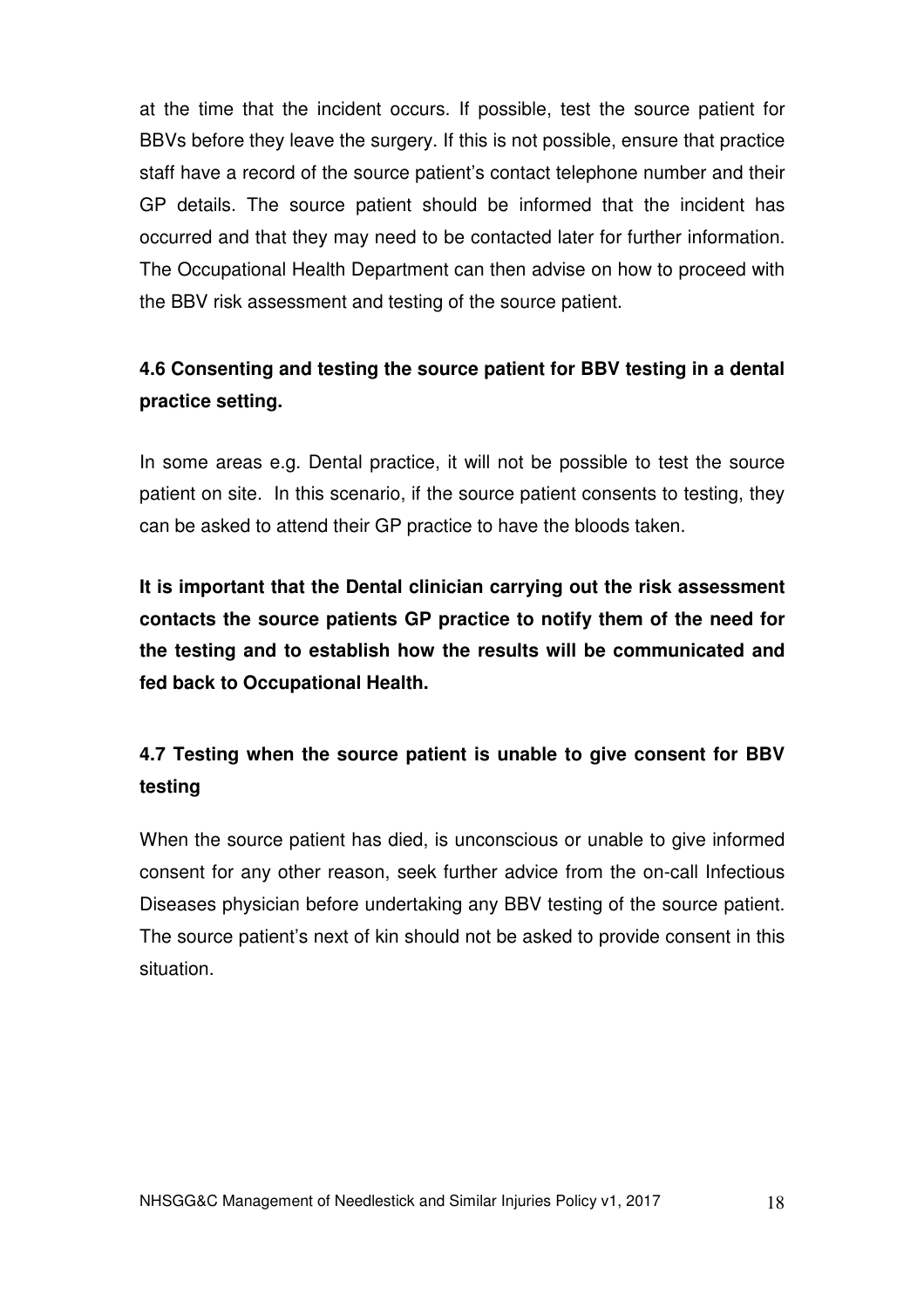## **4.8 Risk assessment and testing when the source is a child.**

For children and their parents/guardians all the above considerations including privacy must be maintained.

To establish the risk status of the child, the questions in the source patient assessment letter (Appendix 1) should be asked, not only regarding the child, but also the mother where appropriate. If the child is deemed to have sufficient understanding, whatever his/her age, an appropriate explanation should be given, and consent sought from the child. If the child refuses, blood should not be taken or tested. If the child consents, consent should also be sought from the child's parent / guardian. As the route of transmission to children is usually vertical (from mother to child), testing the child may be a surrogate for testing the mother, and so she should be made aware of this prior to testing. The reason for refusal of consent may be the distress of venepuncture. If this is the case, in young children with no history of foreign travel, blood transfusion or needlestick injury, the mother's blood may be tested instead of the child's. Do not take blood from children under 18 months without prior discussion with the virology lab as to appropriate specimens.

# **5 Management of patients who have been exposed to blood from a HCW**

Circumstances that could allow the transmission of BBVs from a HCW to a patient include:

- Visible laceration of a HCW's hand where the patient's open tissues or mucous membranes could be contaminated with the HCW's blood.
- Visible bleeding from a HCW from any other site, e.g. nosebleed, leading to significant bleed-back into a patient's open tissues or mucous membranes.
- An instrument or needle contaminated with the blood of the HCW is inadvertently introduced into the patient's tissues.

Full advice on how to manage such exposures can be found in guidance issued by the Department of Health.

NHSGG&C Management of Needlestick and Similar Injuries Policy v1, 2017 19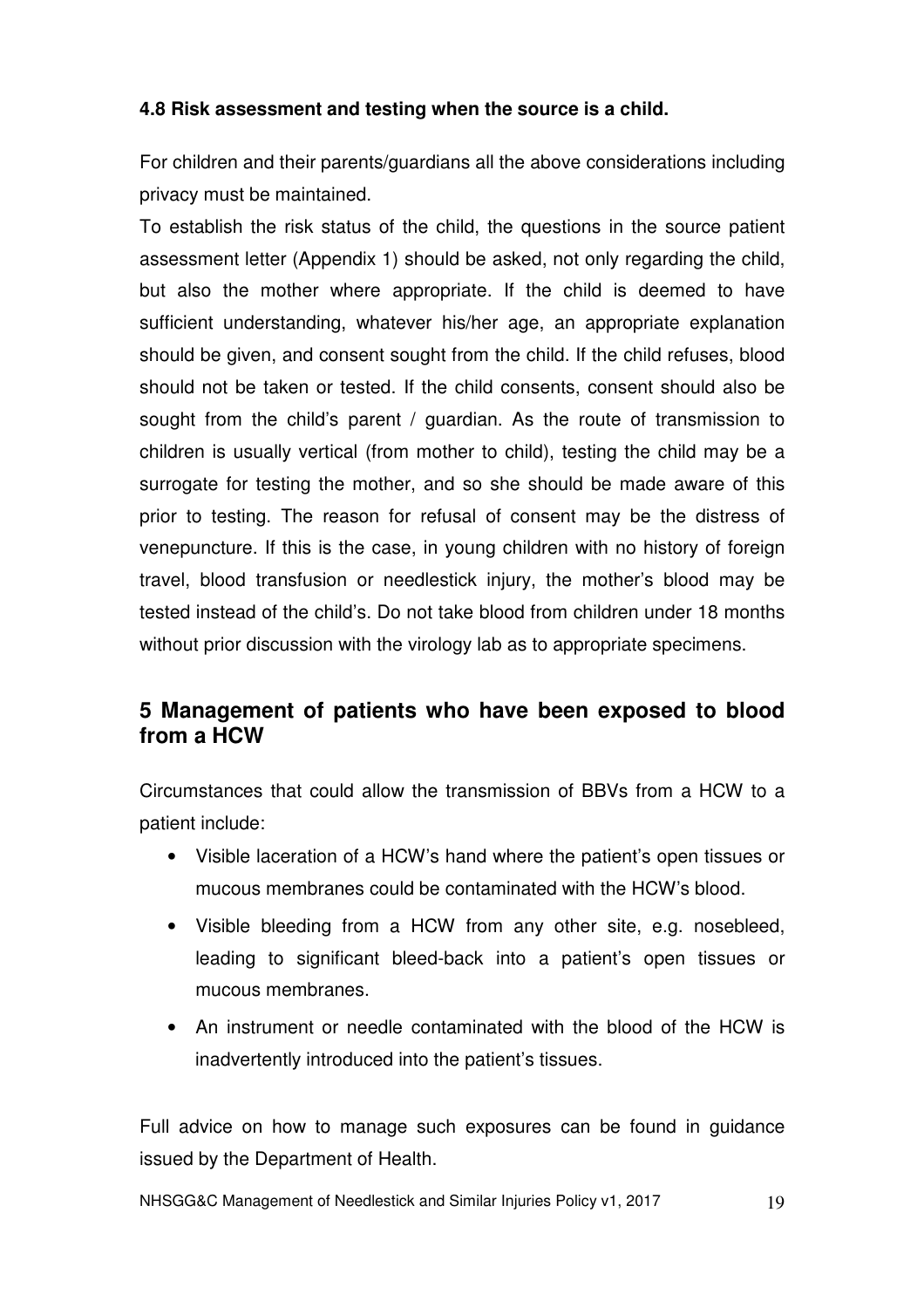This can be accessed online at:

http://www.advisorybodies.doh.gov.uk/eaga/publications.htm. 7.

In summary, the following steps should be taken following any of the incidents detailed above.

#### **The injured worker should:**

- Stop the procedure as soon as reasonably practicable, wash and dress the wound and stem the bleeding.
- Clean and disinfect any contaminated areas.
- Report the incident to the supervisor.
- Inform the Occupational Health department without delay.
- Complete a DATIX form.

If the incident is considered to be a significant exposure involving bleed-back into the patient the injured HCW should routinely be asked to consent to testing for HIV, HBV and HCV. HIV testing of the HCW should be conducted as soon as possible to maximise the benefit of HIV PEP if indicated. If the HCW tests positive for any BBVs, the patient should be notified of an intraoperative exposure without revealing which member of the clinical team is infected. PEP for HIV should only be offered and recommended following a positive test in the HCW. Only in exceptional circumstances (e.g. high likelihood of HIV infection in the HCW and / or refusal of the HCW to consent to an HIV test) would it be warranted to initiate HIV PEP in the absence of a positive HIV test for the HCW.

A written record of the incident and test results should be entered in the HCW's Occupational Health notes.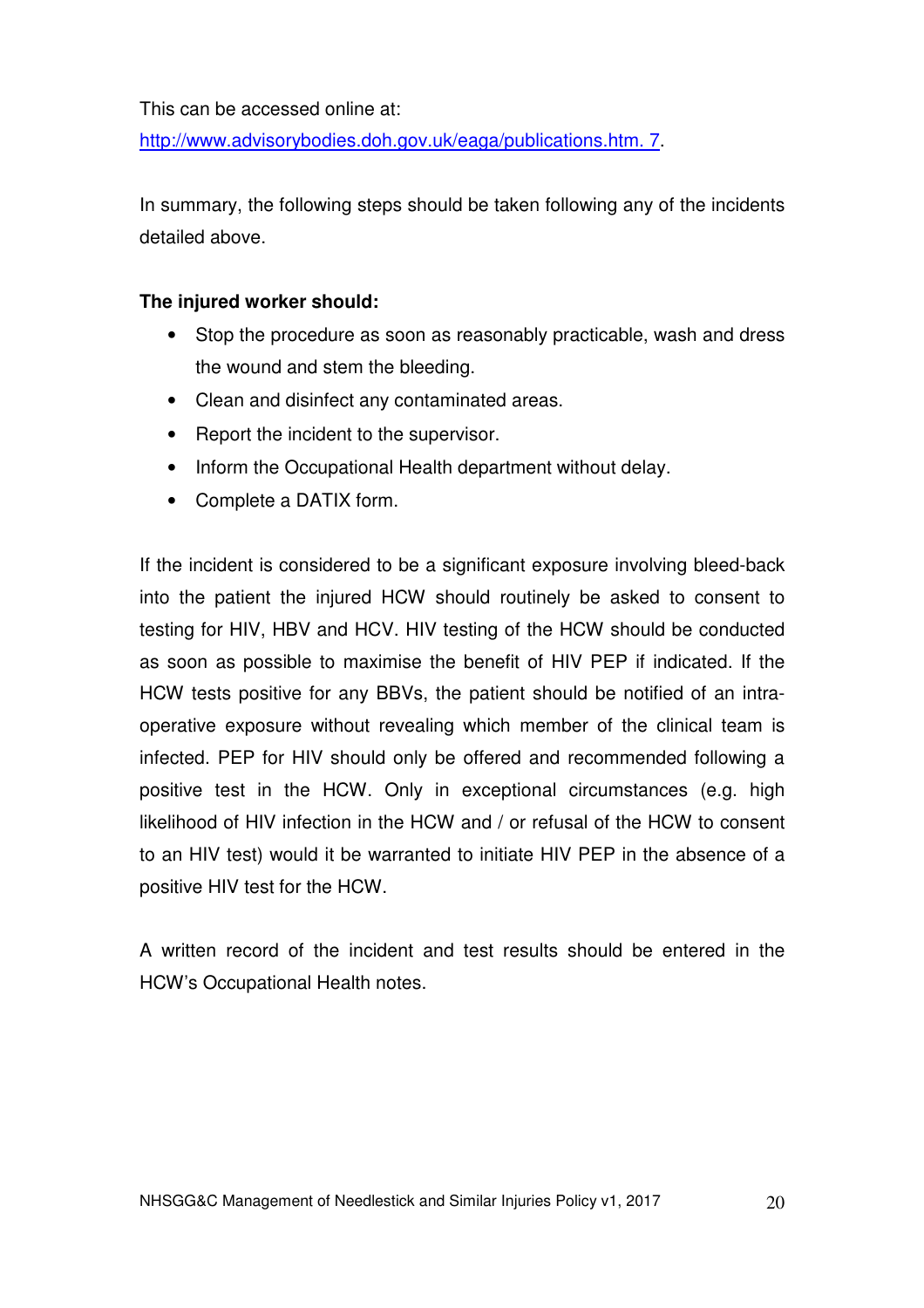The following documents from the Scottish Government give further guidance on the management of infected health care workers:

- AIDS/HIV infected health care workers: Guidance on the management of infected health care workers and patient notification. http://www.scotland.gov.uk/Publications/2002/09/15338/10619
- Hepatitis C infected health care workers. http://www.scotland.gov.uk/Publications/2002/11/15811/13927
- Addendum to guidance issued in August 1993: Protecting health care workers and patients from Hepatitis B http://www.sehd.scot.nhs.uk/mels/1996\_93b.pdf

# **6 Laboratory information**

- Specimens taken for storage and for BBV testing should be sent to The West of Scotland Specialist Virology Centre at Glasgow Royal Infirmary (formerly the Regional Virus Laboratory).
- The preferred sample for both storage and source patient testing is a 9ml EDTA sample. Suitable tubes are available from stores, however, if this is not readily available; fill a 4 ml Full Blood Count bottle.

**During working hours** (i.e. Monday to Friday, between 08:45am- 5pm) the West of Scotland Specialist Virology Centre will test source patients for BBV to reassure staff and aid management of the exposure. Where possible, specimens should be sent during working hours. The clinician managing the source patient test should phone the laboratory to inform them that a specimen is being sent and to arrange when the result will be available, and to whom the result should be phoned. All positive HIV antibody tests will require confirmatory testing: this will be undertaken on the next working day.

#### **Telephone: 0141 201 8722**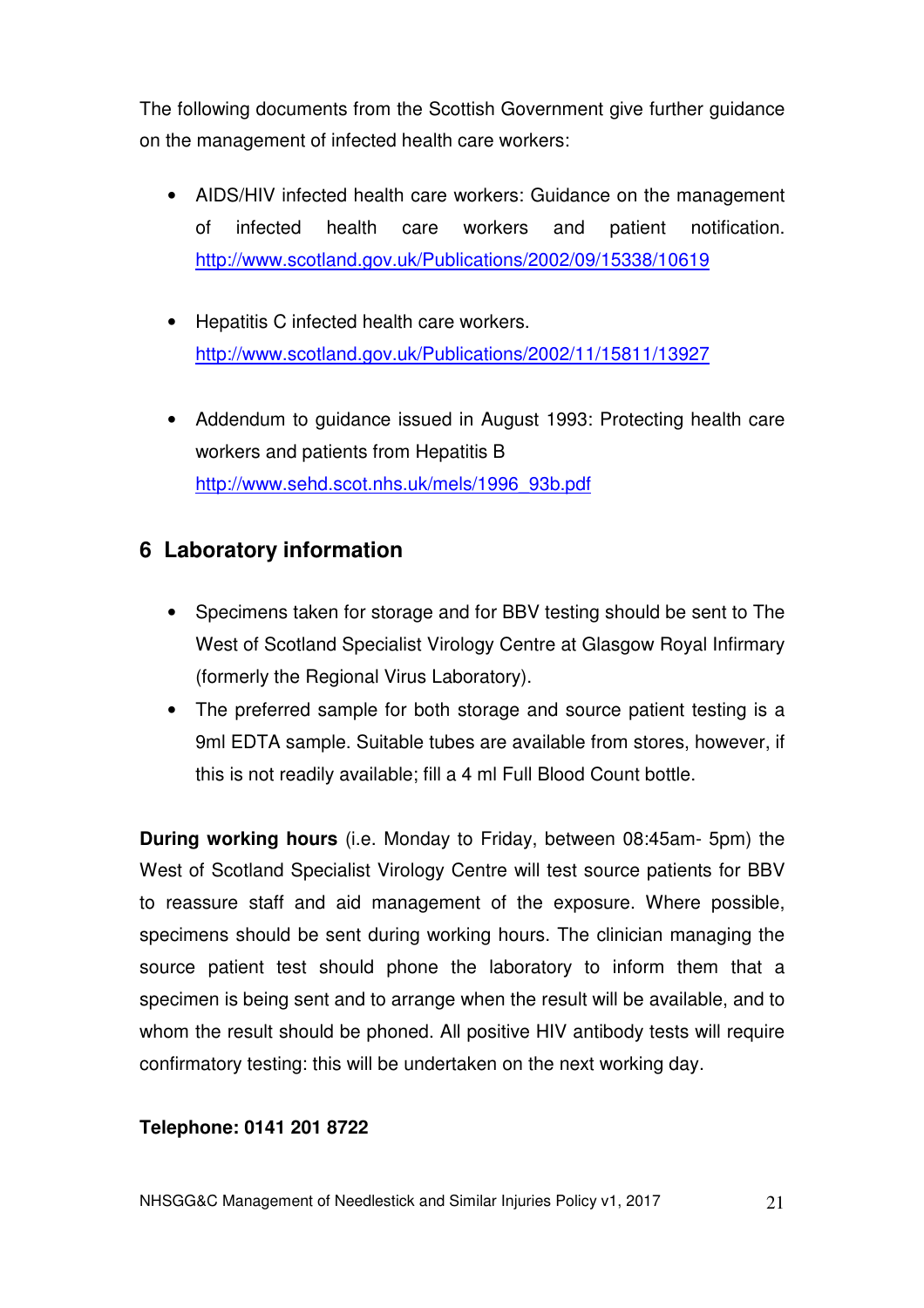# **Delivery Address for samples (08:45 - 17:00):**

West of Scotland Specialist Virology Centre, Main Specimen Reception (Level 4), New Lister Building, Glasgow Royal Infirmary 10-16 Alexandra Parade, Glasgow G31 2ER

# **Out with these times testing should be arranged with the on-call virologist.**

**Out of hours** via switchboard (24 hours):**0141 211 4000** 

# **Delivery address for urgent Out of Hours Samples (17:00 and 08:45)**

- Urgent out of hours samples once agreed with the on-call virologist, should be dropped off at the Wishart Street Emergency Admissions entrance of the Princess Royal Maternity.
- A map can be viewed on the WSSVC website
- Satellite navigation use postcode G31 2HT
- Diagonally opposite the entrance is Crystal Canopies Ltd, Crystal House.
- Enter under the blue canopy. On the right hand wall, before the security office is a black box for urgent virology samples

# **7 Contact Numbers**

# **OCCUPATIONAL HEALTH SERVICE NHS GG&C**

If you need to report a needlestick or exposure to body fluids incident, or require advice, telephone **0141 201 0595.** 

The line is open Monday to Friday, 8am - 6pm.

Any incidents that occur out with these times should be reported to your local Accident & Emergency unit. Please ensure that you then report your injury to Occupational Health on the next working day.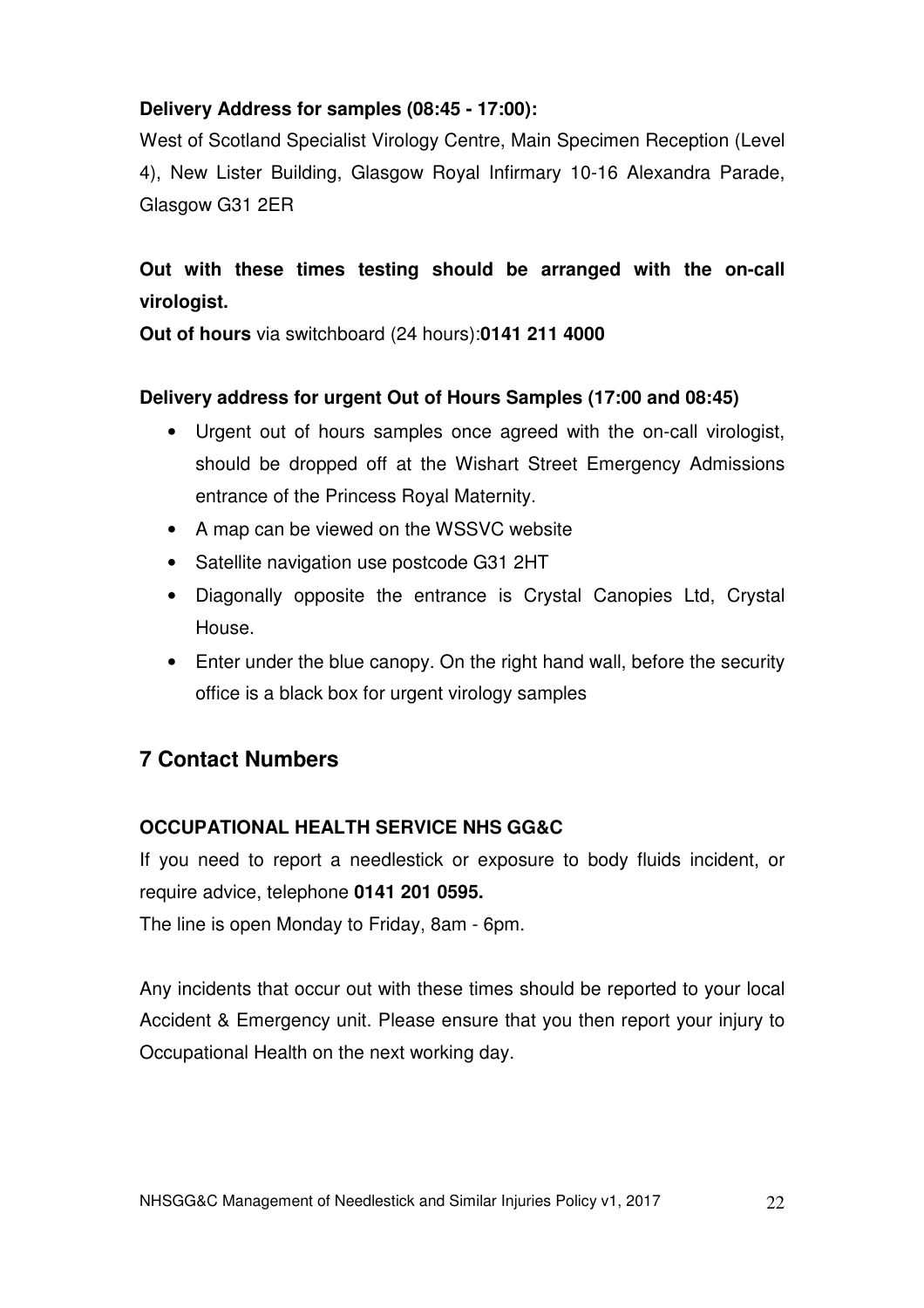# **BROWNLEE CENTRE, GARTNAVEL GENERAL HOSPITAL**

## **To arrange follow-up:**

Contact doctor on-call for Brownlee via Gartnavel General Switchboard (24 hours) 0141 211 3000.

## **For specialist advice:**

Contact on-call Infectious Disease physician via Gartnavel General Switchboard (24 hours) 0141 211 3000 (page – 5295)

# **SANDYFORD SEXUAL HEALTH SERVICES, 2-6 SANDYFORD PLACE, GLASGOW G3 7NB**

For professional and patient advice and support, including post exposure advice and support, and to arrange anonymous testing:

Sexual Health Advisors: Tel: 0141 211 8634.

This number can be also given to patients (contact details can be left on answering machine and health advisors will call back).

# **8 References**

NHS Greater Glasgow & Clyde Management of Occupational and Non-Occupational Exposures to Bloodborne Viruses Including Needlestick injuries & Sexual Exposures (2016)

http://www.staffnet.ggc.scot.nhs.uk/Info%20Centre/PoliciesProcedures/GGCClinical Guidelines/GGC%20Clinical%20Guidelines%20Electronic%20Resource%20Direct/N HSGGC%20Management%20of%20Occupational%20and%20Non%20Occupational %20Exposures%20to%20BBV.pdf

# **9 Appendices.**

Appendix 1 – Source Patient Risk Assessment.

Appendix 2 – Source patient BBV Risk Assessment Form.

Appendix 3 – Quick Reference Guide.

Appendix 4: Hepatitis B post exposure Prophylaxis Guidance

Appendix 5: HIV Prophylaxis flowchart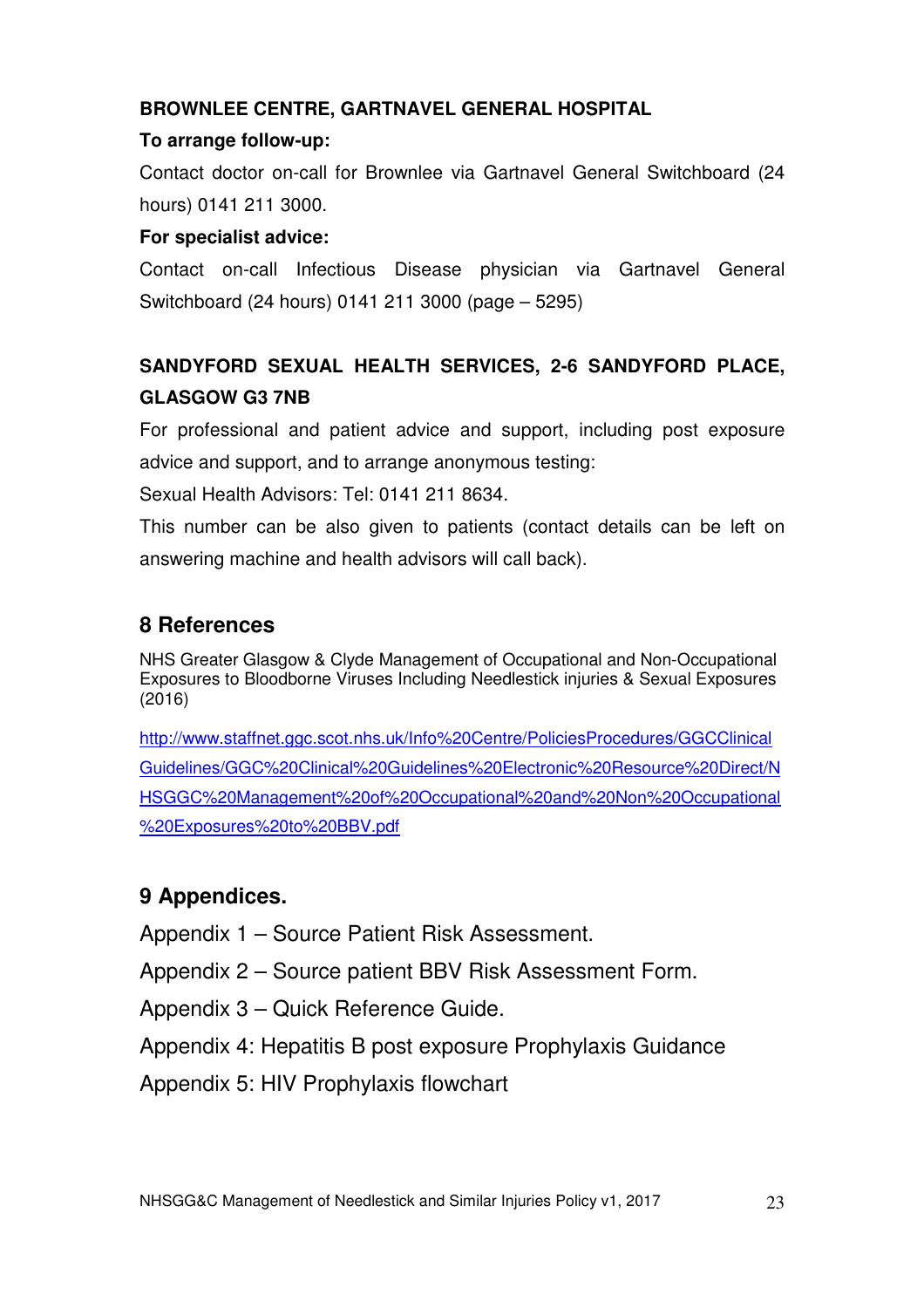

Dear Patient,

I would like to inform you that a member of staff has come into contact with your blood or bodily fluids. When this happens we assess if the member of staff has been put at risk of any infectious disease i.e. Hepatitis B, Hepatitis C or HIV. If this is the case, we can give the member of staff treatment to prevent infection from occurring. This treatment needs to be given very quickly if potential infection is to be avoided.

To make this assessment we need to ask two things of you:

- 1. That you answer some personal questions. These are important to help us understand if there is likely to be any risk to the staff member and if treatment is required.
- 2. Your permission to take a blood sample to test for Hepatitis B, Hepatitis C and HIV infections.

Please complete the questions below. Once you have completed them, the information provided will be entered onto another form which does not have your name on it and this letter will be destroyed. The form will be passed to the clinical team looking after the injured member of staff.

A Doctor or a Nurse will explain the blood tests to you, make the arrangements to give you the results, and organise any follow that you might require.

The results of you blood test will be sent to the clinical team looking after the injured member of staff to help ensure that they are getting the right treatment as quickly as possible if required.

We apologise for the inconvenience this has caused you and are very grateful for your help.

Once again, thank you very much for your assistance in this matter.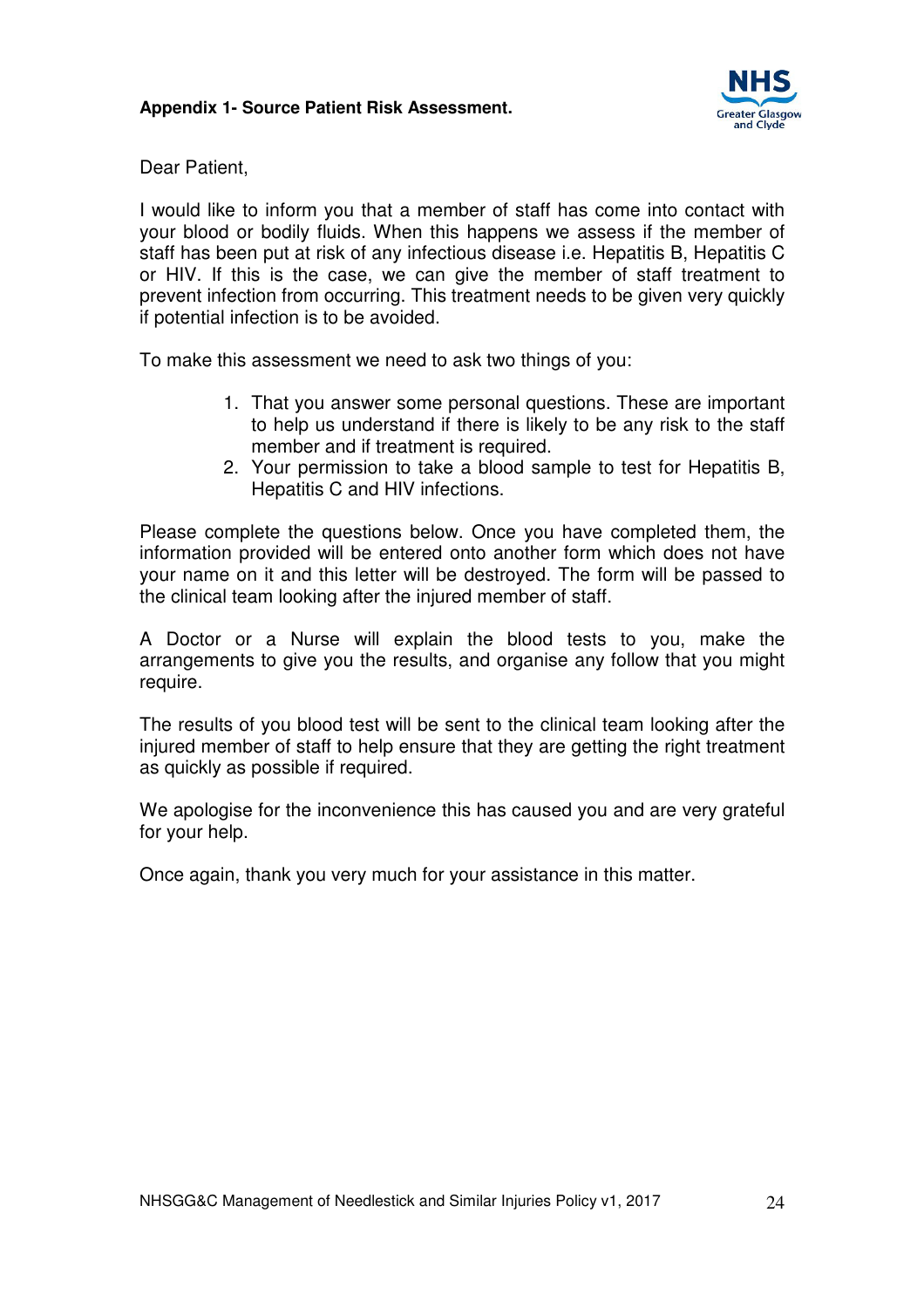

#### **Appendix 1- Source Patient Risk Assessment.**

#### **Please answer the following questions:**

| Q1: Have you ever been diagnosed with HIV?                                      | Yes $\Box$ | $No \Box$   |
|---------------------------------------------------------------------------------|------------|-------------|
| <b>Q2:</b> Have you ever been diagnosed with Hepatitis B?                       | Yes I      | $No$        |
| Q3: Have you ever been diagnosed with Hepatitis C?                              | Yes $\Box$ | $No \Box$   |
|                                                                                 |            |             |
| Q4: Have you ever injected drugs?                                               | Yes $\Box$ | $No \Box$   |
| <b>Q5:</b> Have you ever had sex with anyone who has injected drugs? Yes $\Box$ |            | $No$ $\Box$ |
|                                                                                 |            |             |
| Q6: If you are male, have you ever had sex with another man?                    | Yes I      | $No$        |
|                                                                                 |            |             |

**Q7:** Have you ever had sex with someone from a country outside the UK, Western Europe, North America, Australia or New Zealand?  $Yes \Box \text{ No } \Box$ 

#### **If yes, please state the country:**

**Q8:** Have you ever had a blood transfusion in a country outside the UK, Western Europe. North America. Australia or New Zealand? Yes Europe, North America, Australia or New Zealand?

#### **If yes, please state the country:**

**Q9:** Have you ever had an operation or injection in a country outside the UK, Western Europe, North America, Australia or New Zealand? Yes  $\Box$  No  $\Box$ 

#### **If yes, please state the country:**

**Q10:** Are you from a country outside the UK, Western Europe, North America, Australia or New Zealand? Australia or New Zealand?

#### **If yes, please state which country you are from:**

#### **For the clinician undertaking the BBV assessment:**

When this form has been completed with the patient please:

- Record in source patients case notes that the assessment has been carried out. Do not record the outcome of the assessment in the patient's case notes.
- Record your name, grade and contact details in source patient's case notes.
- Once this has been undertaken please destroy the source patient assessment letter including the answers to the above questions.
- Follows all required actions in the NHSGG&C Needlestick &Similar Injury Policy (2017) e.g. communicate outcome of risk assessment to Occupational Health/A&E.
- Make arrangement for the source patient to receive the BBV test results and record these arrangements in the source patient's case notes.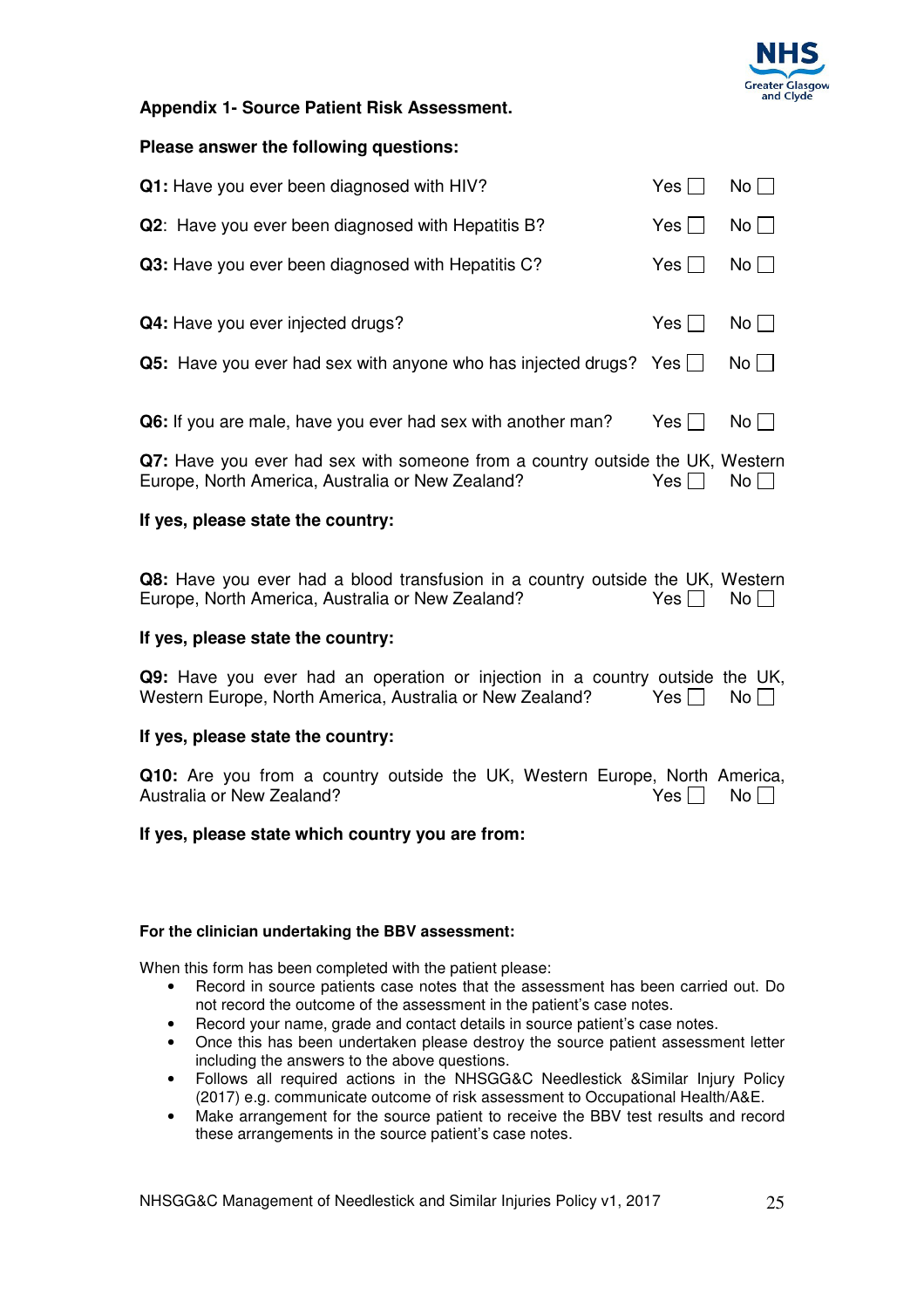

# **Appendix 2 – Source Patient Risk Assessment Form**

| injury                            | PART A: Anonymised source patient risk assessment form: for use following sharps or similar     |                                                                                               |   |   |
|-----------------------------------|-------------------------------------------------------------------------------------------------|-----------------------------------------------------------------------------------------------|---|---|
| Location:<br>Name of injured HCW: |                                                                                                 |                                                                                               |   |   |
| Clinician:                        |                                                                                                 | <b>Contact No:</b>                                                                            |   |   |
|                                   | (responsible for source patient)<br>Date:                                                       |                                                                                               |   |   |
|                                   | Immediate action required:                                                                      |                                                                                               |   |   |
|                                   | 1. Risk assess the source patient                                                               |                                                                                               |   |   |
|                                   | Undertake the source BBV risk assessment urgently.                                              |                                                                                               |   |   |
|                                   | Review case notes of source patient.<br>$\bullet$                                               |                                                                                               |   |   |
|                                   | Speak to source patient's medical team.<br>2. Decide on the results                             |                                                                                               |   |   |
|                                   | Establish if source patient is known to have a BBV or is high risk for a BBV.                   |                                                                                               |   |   |
|                                   |                                                                                                 | If the source patient answers 'yes' to any of the questions 4-10, they are HIGH RISK for      |   |   |
|                                   | BBV.                                                                                            |                                                                                               |   |   |
|                                   | 3. Communicate the information                                                                  |                                                                                               |   |   |
|                                   |                                                                                                 | Telephone the Occupational Health/A&E clinician looking after the injured HCW with an         |   |   |
|                                   |                                                                                                 | initial report of the result and details of the source patient BBV risk assessment.           |   |   |
|                                   | Provide details of when the source patient test results will be available.                      |                                                                                               |   |   |
|                                   |                                                                                                 | Complete this form and forward it to Occupational Health/A&E as appropriate by fax or by      |   |   |
|                                   |                                                                                                 | giving it to the injured HCW in a sealed envelope to take with them. Do not delay referral    |   |   |
|                                   | of the injured HCW. (HIV PEP should be started within 1 hour)<br>4. BBV Testing                 |                                                                                               |   |   |
|                                   | Consent and test the source patient for BBV's.                                                  |                                                                                               |   |   |
|                                   | Arrange urgent BBV testing with the lab (Telephone RVL                                          |                                                                                               |   |   |
|                                   | 5. Record your actions                                                                          |                                                                                               |   |   |
|                                   | Record in source patients case notes that assessment has been carried out.                      |                                                                                               |   |   |
|                                   |                                                                                                 | DO NOT record the outcome of the assessment in the source patient's case notes.               |   |   |
|                                   | Record your name, grade and contact details in the patients case notes<br>$\bullet$             |                                                                                               |   |   |
|                                   | Destroy the source patient BBV risk assessment letter                                           |                                                                                               |   |   |
|                                   | 6. Source patient follow up                                                                     |                                                                                               |   |   |
|                                   |                                                                                                 | Arrange follow up for the source patient to receive the BBV test results, and if any positive |   |   |
|                                   | results make appropriate referral arrangements as per GGC guidance.                             |                                                                                               |   |   |
|                                   |                                                                                                 | Inform the nurse in charge and consultant of the source patient of the results/need for       |   |   |
|                                   | follow up.                                                                                      |                                                                                               |   |   |
|                                   | PART B: To be completed by the clinician undertaking the source patient BBV risk assessment     |                                                                                               |   |   |
|                                   | If no approach has been made to the source patient, please state the reasons why this has not   |                                                                                               |   |   |
| been done:                        |                                                                                                 |                                                                                               |   |   |
|                                   |                                                                                                 |                                                                                               |   |   |
|                                   | Has the source patient been diagnosed with a BBV?                                               |                                                                                               | Υ | N |
|                                   | Is the patient HIGH RISK for BBV?<br>Y                                                          |                                                                                               |   | N |
|                                   | Has the OH/A&E clinician looking after the injured HCW been informed of the source risk status? |                                                                                               | Y | N |
|                                   | Has consent been sought and granted for source blood to be tested for BBV                       |                                                                                               | Y | N |

Has follow up to give the source patient the results of BBV testing and advice been arranged? Y N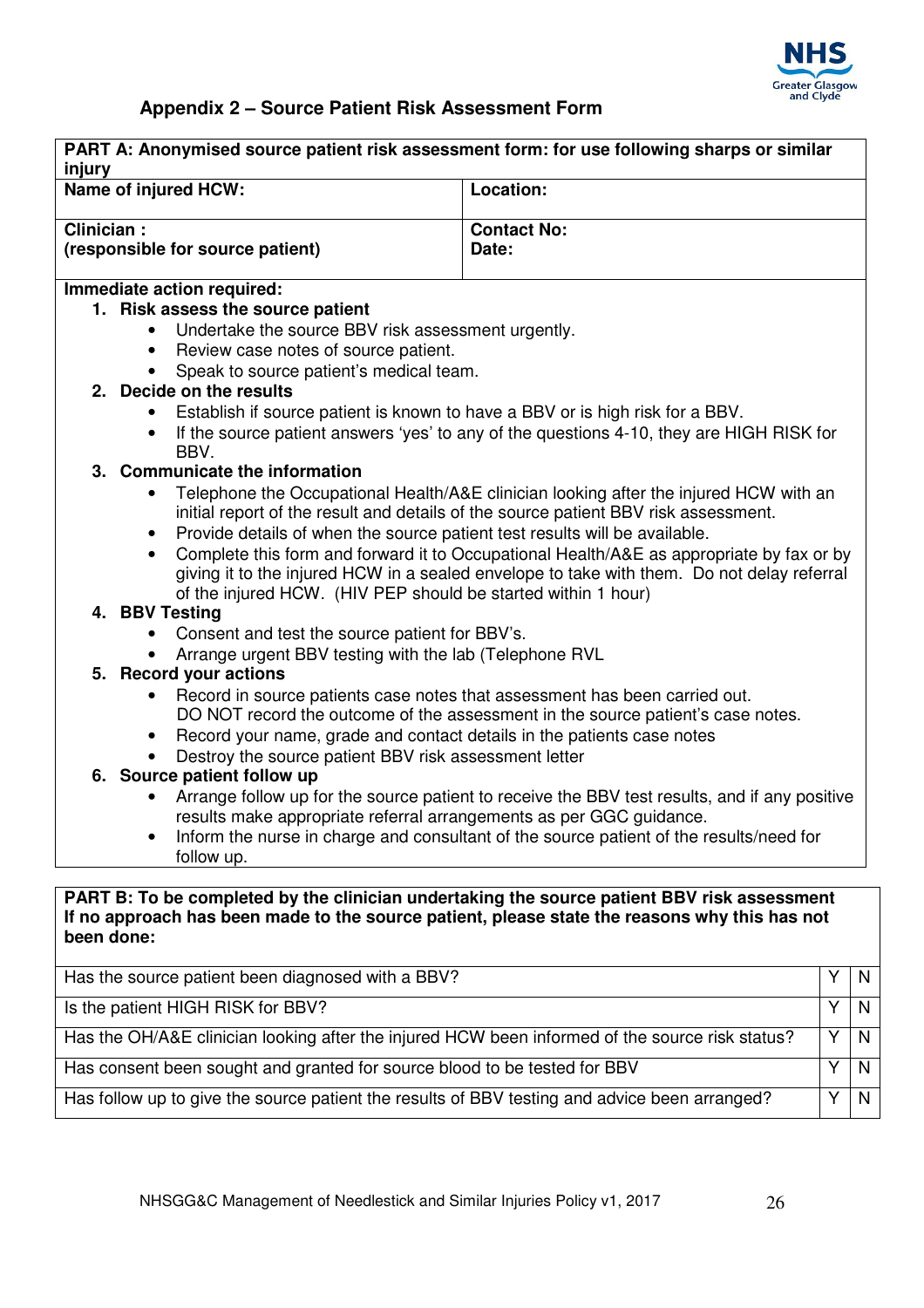#### **Appendix 3 – Quick Reference Guide**





 National Accreditation for Excellence in Occupational Health **NHS Greater Glasgow and Clyde: Occupational Health Service Quick Reference Guide for Needlestick & Similar Injuries.** 

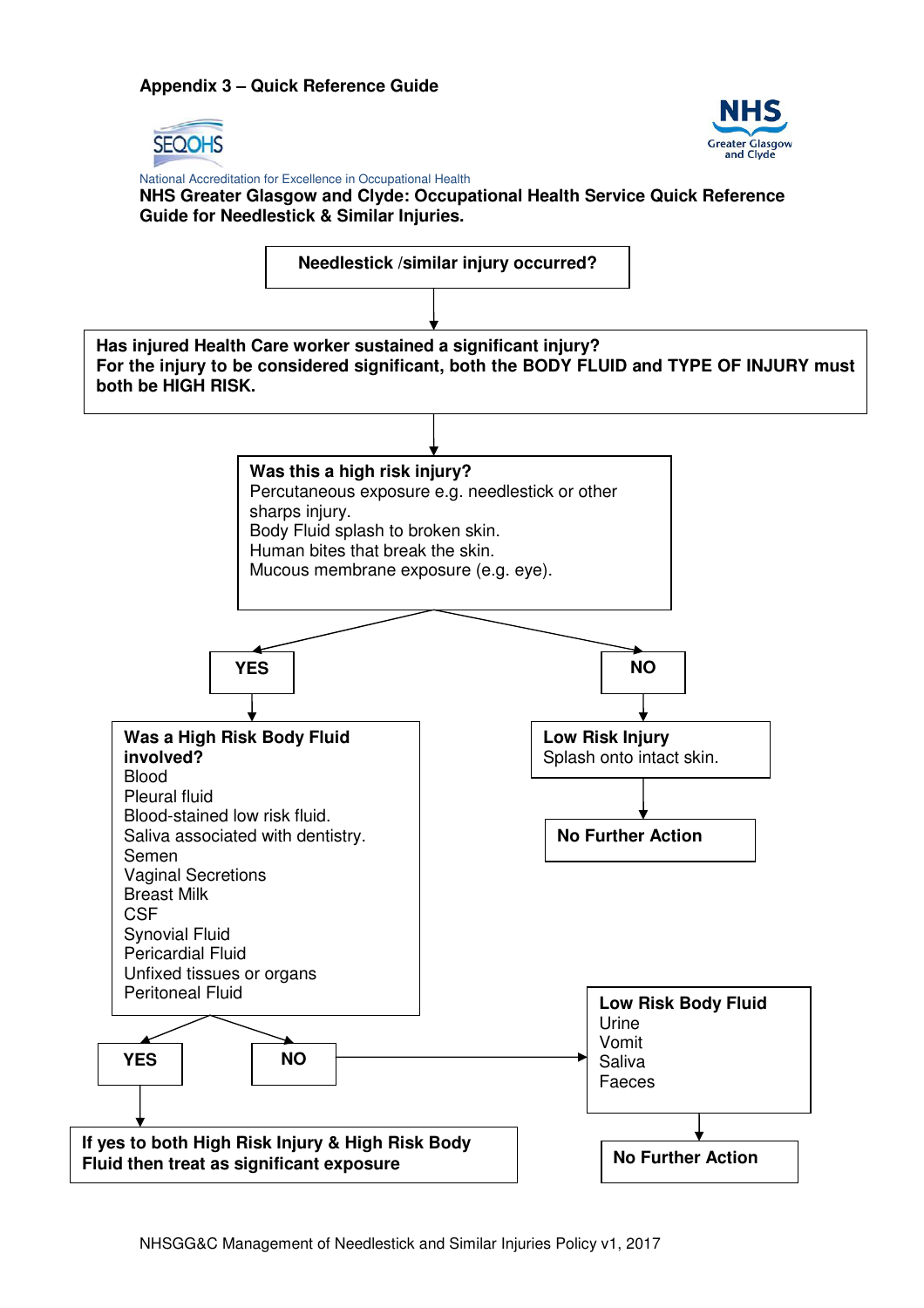

Storage blood taken from injured Health care worker at the time of the injury or advice given on obtaining storage bloods within clinical area.

Initial follow up includes assessment of Hepatitis B status & arranging follow-up blood borne virus (BBV) testing as appropriate.

The need for follow up BBV testing will be based on the source patient's blood borne virus screening results. If the source results are negative then follow up testing of the injured person can be stopped. If results are positive or no results are available, then testing of the injured person will continue. Follow up testing involves HIV testing at 6 & 12 weeks and Hepatitis B & Hepatitis C testing at 6, 12 & 24 weeks after injury.

**The clinician taking the bloods from the patient is responsible for notifying Occupational Health of the results.**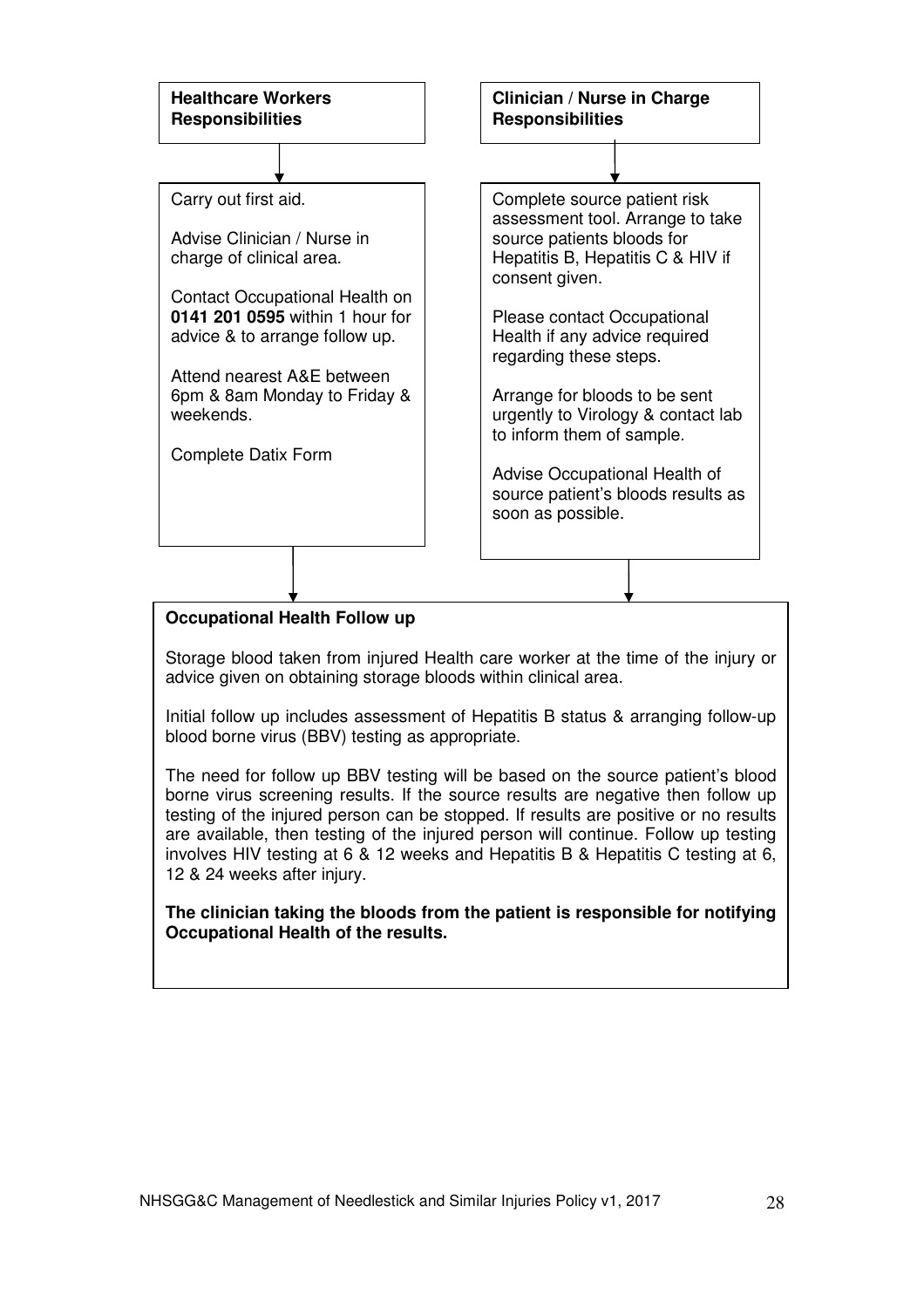

 National Accreditation for Excellence in Occupational Health

# **Hepatitis B Vaccine Post Exposure Prophylaxis for Significant Injury.**

| HBV status of person<br>exposed                                                             | <b>HBsag positive</b><br>source                                                                                        | <b>Significant exposure</b><br>Unknown source                                                                                | <b>HBsag negative</b><br>source                             | Non-significant exposure<br><b>Continued risk</b><br>No further risk |                                 |  |
|---------------------------------------------------------------------------------------------|------------------------------------------------------------------------------------------------------------------------|------------------------------------------------------------------------------------------------------------------------------|-------------------------------------------------------------|----------------------------------------------------------------------|---------------------------------|--|
| $\leq$ 1 dose HB vaccine<br>Accelerated                                                     | Accelerated course<br>of HB vaccine*<br>$H BIG \times 1$                                                               | Accelerated course<br>of HB vaccine*                                                                                         | Initiate course of<br><b>HB</b> vaccine                     | Initiate course of<br><b>HB</b> vaccine                              | No HBV prophylaxis.<br>Reassure |  |
| $\geq$ 2 doses HB vaccine<br>pre-exposure(anti-HB<br>not known)                             | One dose of HB<br>vaccine followed by<br>second dose one<br>month later                                                | One dose of HB<br>vaccine                                                                                                    | Finish course of<br><b>HB</b> vaccine                       | Finish course of<br>HB vaccine                                       | No HBV prophylaxis.<br>Reassure |  |
| Known responder HB<br>vaccine (anti-HBs ><br>10mlU/ml)                                      | Consider booster<br>dose of HB vaccine                                                                                 | Consider booster<br>dose of HB vaccine                                                                                       | Consider<br>booster dose of<br>HB vaccine                   | Consider<br>booster dose of<br>HB vaccine                            | No HBV prophylaxis.<br>Reassure |  |
| Known non-responder<br>to HB vaccine(anti-HBs<br>< 10mlU/m 2-4 months<br>post-immunisation) | H BIG x 1<br>Consider booster<br>dose of HB vaccine<br>A second dose of<br><b>HBIG</b> should be<br>given at one month | <b>HBIG x 1 Consider</b><br>booster dose of HB<br>vaccine<br>A second dose of<br><b>HBIG</b> should be<br>given at one month | No HBIG<br>Consider<br>booster dose of<br><b>HB</b> vaccine | No HBIG<br>Consider<br>booster dose of<br><b>HB</b> vaccine          | No HBV prophylaxis.<br>Reassure |  |